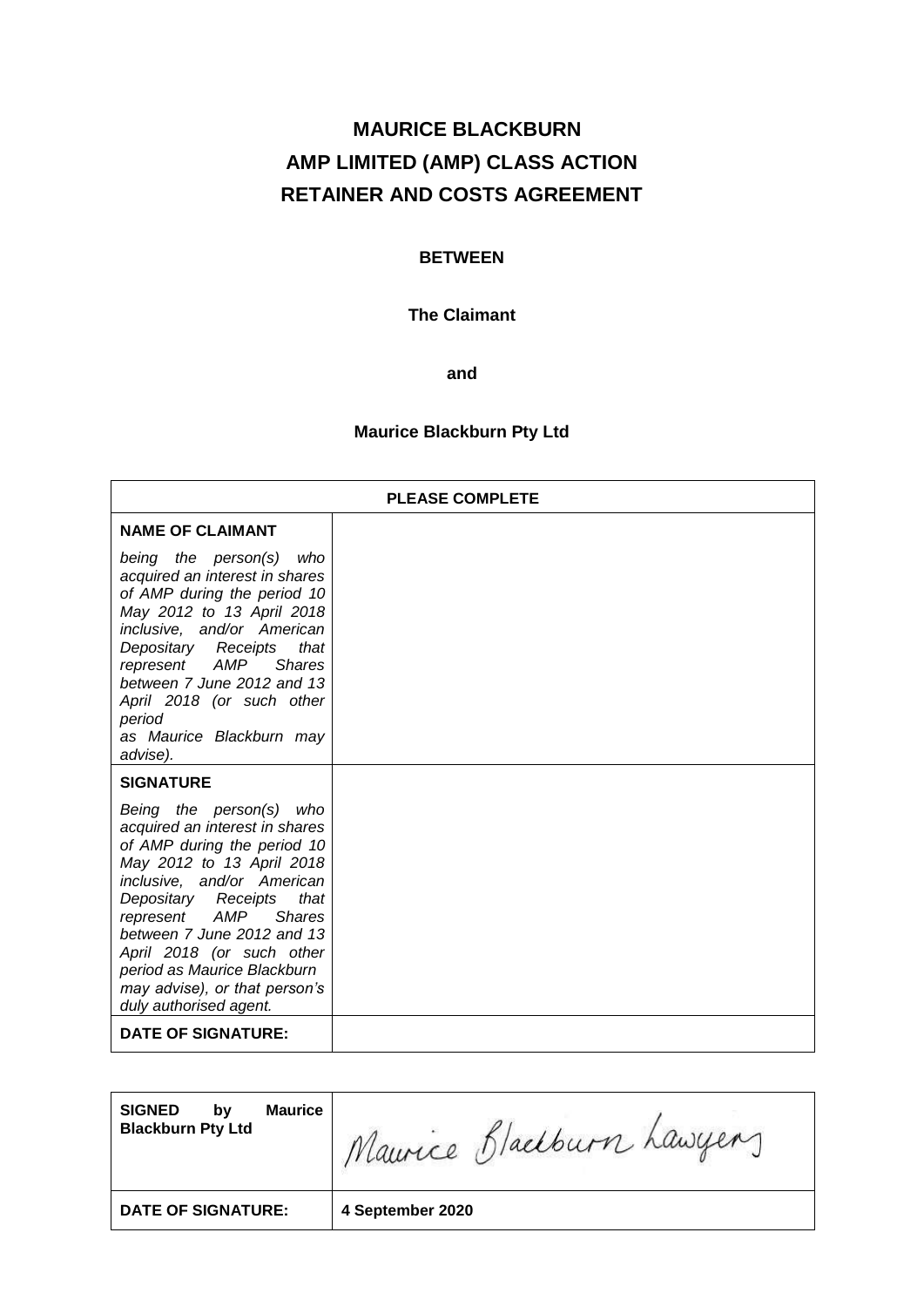**IMPORTANT:** This document is confidential and subject to a joint privilege. It should not be disclosed to any person without the prior written consent of Maurice Blackburn Pty Ltd. If you are not the intended recipient, any use, dissemination, forwarding, printing, or copying of this document and any attachments is strictly prohibited. If you have received this document in error, please telephone our Melbourne office on (03) 9605 2700.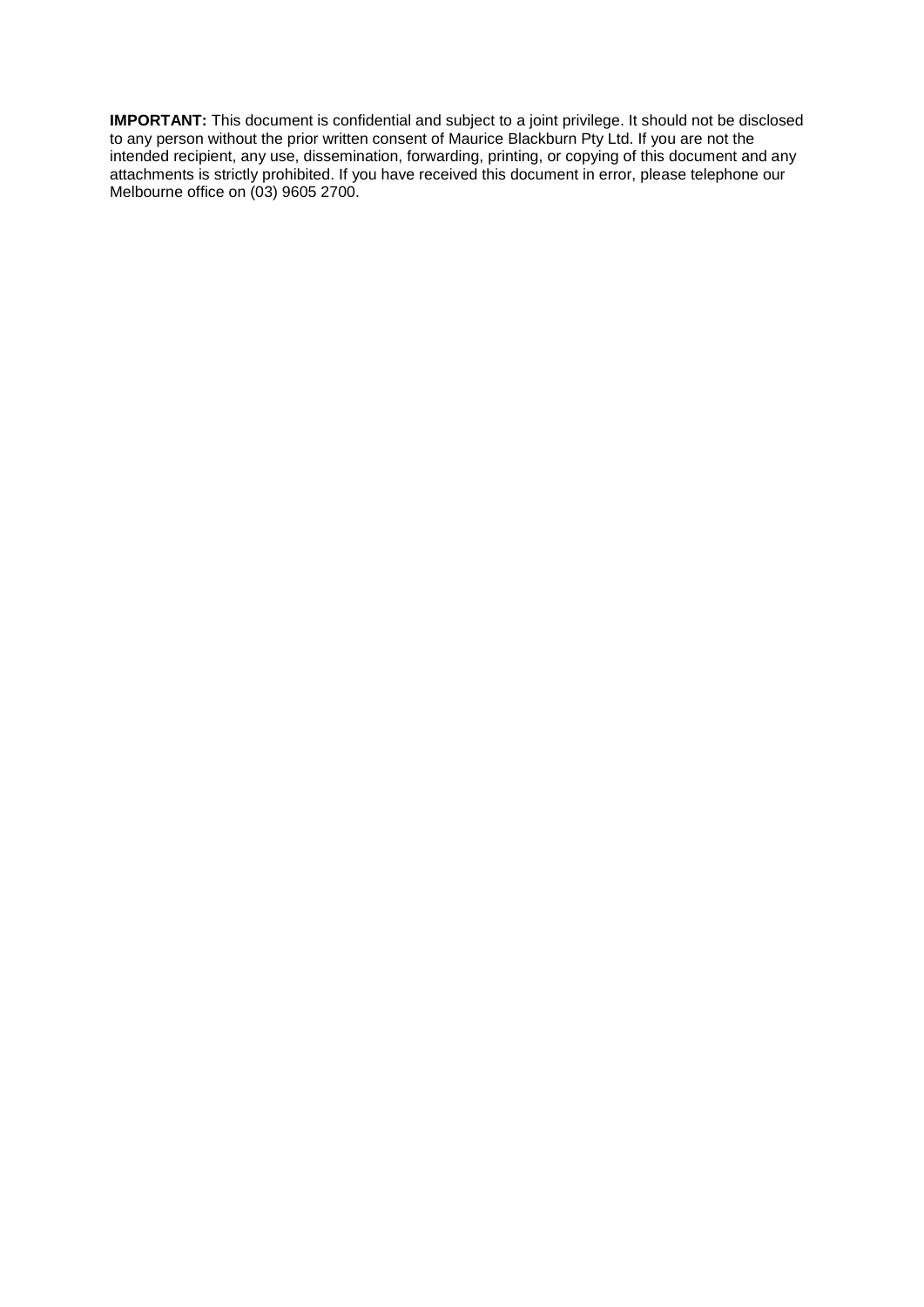# **AMP LIMITED (AMP) CLASS ACTION RETAINER AND COSTS AGREEMENT**

# **SCHEDULE**

#### **ABOUT THIS CASE**

- **A. Claimant:** The person who enters into this agreement with Maurice Blackburn (**You**).
- **B. Respondent(s):** AMP Limited (**AMP**) (ACN 079 354 519).

**C. Claims:** any claims the Claimant and other persons have or may have against the Respondent(s) arising out of, or connected with, breach by AMP of the *Corporations Act 2001* (Cth), ASX Listing Rules, or other applicable laws or regulations during the period 10 May 2012 to 13 April 2018 inclusive, and/or American Depositary Receipts that represent AMP Shares between 7 June 2012 and 13 April 2018 or during such other period as Maurice Blackburn advises.

#### **ABOUT ANY FUNDING ARRANGEMENTS**

**D. Are these funded Claims?** No.

## *If yes to Item D:*

- **E. Funder:** N/A.
- **F. Are these Disbursements-only funded Claims?** N/A.

#### **ABOUT ANY CONDITIONAL COSTS ARRANGEMENTS**

**G. Is this a conditional costs agreement?** Yes.

## *If yes to Item G***:**

- **H. Percentage of Professional Fees that are conditional:** 100%.
- **I. Is payment of Disbursements conditional?** Yes.
- **J. Does an Uplift Fee apply to the conditional Professional Fees?** Yes, but only if the Resolution Sum is \$80 million or greater.
- **K. Percentage uplift:** 25%.

#### **ABOUT THE LAW GOVERNING THIS AGREEMENT**

**L. Jurisdiction governing this agreement:** Victoria.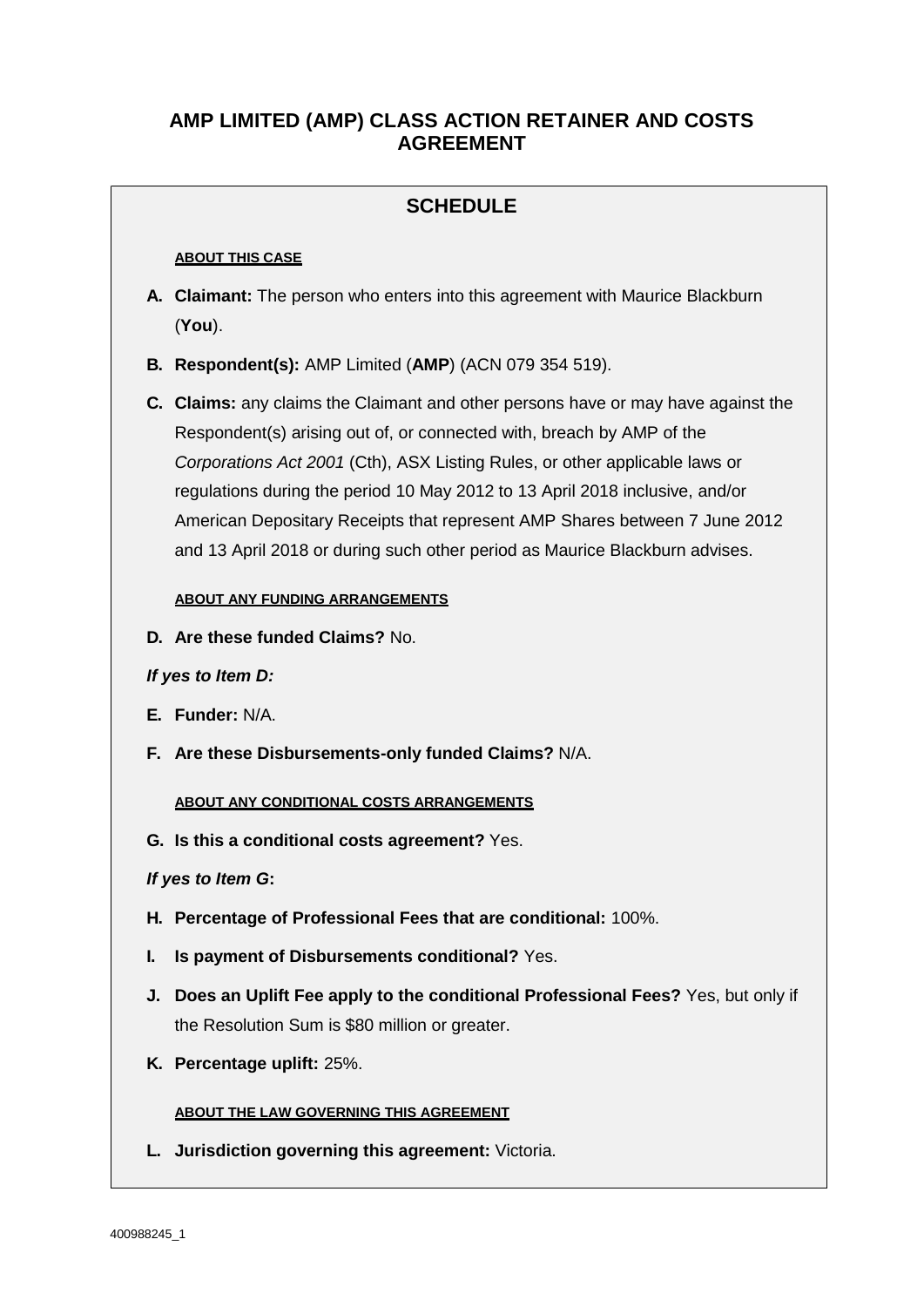# **YOUR RIGHTS**

**You have the right:**

- **to negotiate a costs agreement with us;**
- **to negotiate the billing method (for example, by reference to timing or task);**
- **to receive a bill from us and to request an itemised bill within 30 days after receiving a bill that is not itemised or is only partially itemised;**
- **in the event of a dispute about legal costs, to seek the assistance of the Legal Services Commissioner of the jurisdiction governing this agreement (Victoria);**
- **to be given information about any significant change to the basis on which legal costs will be calculated or any significant change to the estimate of total legal costs;**
- **on reasonable request, to a written report of legal costs incurred to date (or since any previous bill) provided without charge and within a reasonable period;**
- **to seek independent legal advice before entering into this agreement;**
- **to terminate this agreement under a 21 day cooling-off period.**

# **OUR ESTIMATE OF LEGAL COSTS**

- **Class Actions are complex and difficult and involve many Claimants.**
- **Legal Costs for the whole of the Class Action are likely to be substantial.** •
- **The advantage of a Class Action is that costs may be shared by all Claimants.** •
- **Maurice Blackburn has run numerous Class Actions since they were introduced in 1992. In shareholder cases, whilst our costs are not calculated by reference to how much is recovered for Claimants, our costs have on average been approximately 12–15% of the amounts recovered.** •
- **For more information about our estimate of Legal Costs, see clause 10.** •

## **IMPORTANT**

**If you have any questions about legal costs or anything else in this document, please speak to us. It is important to us that you understand this agreement and the work we propose to do for you.**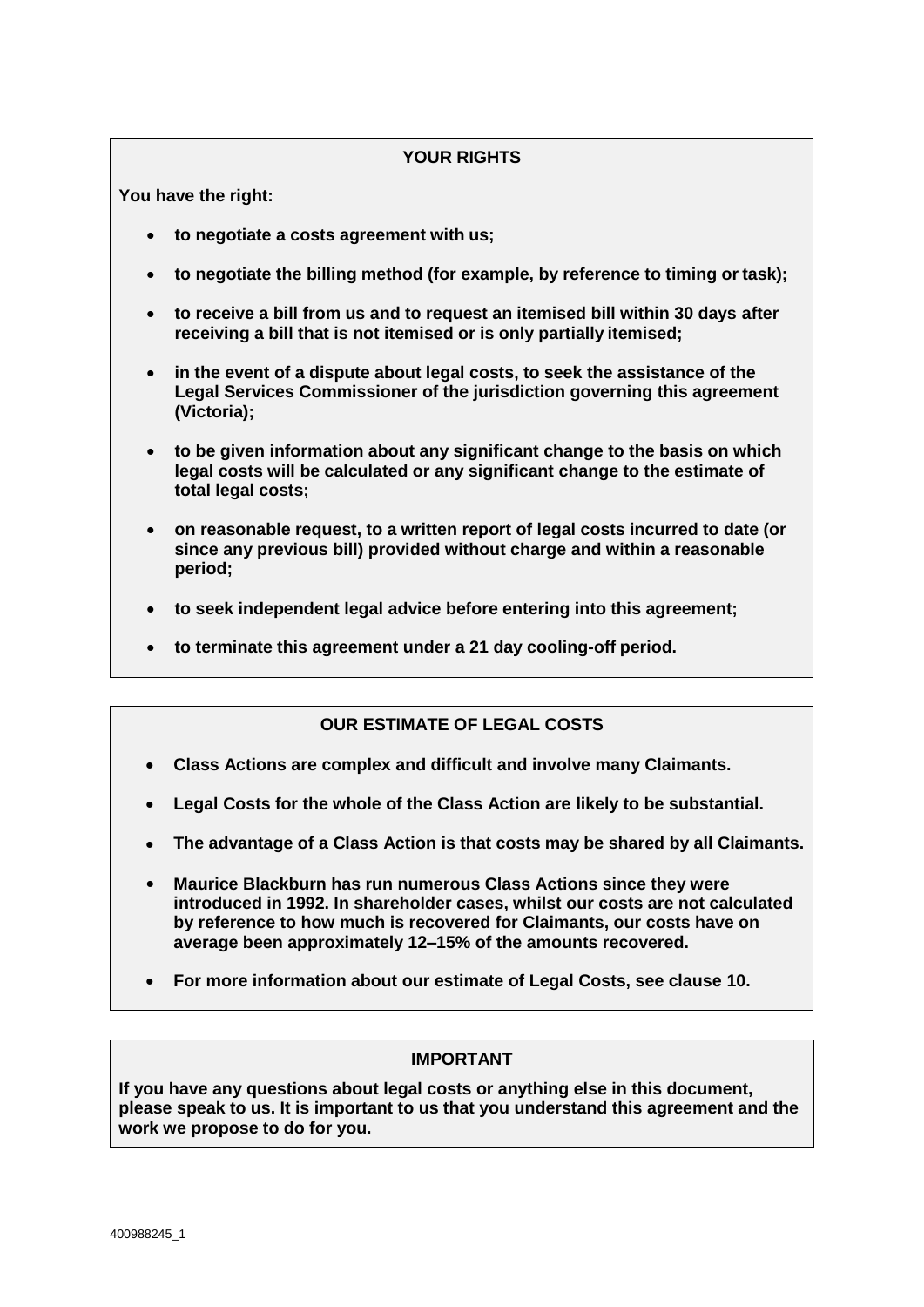# **MAURICE BLACKBURN CLASS ACTIONS RETAINER AND COSTS AGREEMENT**

## **1. ABOUT THE CLAIMS**

- 1.1 The Claimant wishes to retain Maurice Blackburn to:
	- a) investigate the Claims; and
	- b) if the Claims have merit, prosecute the Claims as a Class Action.
- 1.2 The Claimant has:
	- a) read, understood, and approved this agreement and the information disclosed in this document; and
	- b) been informed of the Claimant's right to seek independent legal advice before entering into this agreement.
- 1.3 The Claimant acknowledges and agrees that Maurice Blackburn has, prior to the date of this agreement, and since April 2018 conducted Investigation Work which is:
	- a) of benefit to the Claimant;
	- b) necessary for the prosecution of the Claims; and
	- c) Legal Work for which Legal Costs are payable.
- 1.4 The Claimant:
	- a) requires funding for the investigation and prosecution of the Claims;
	- b) requires indemnity against any amounts owing under any Adverse Costs Order in the Proceedings; and
	- c) will not prosecute the Claims unless financial accommodation that satisfies the requirements in paragraphs 1.4(a) and (b) is secured and maintained.
- 1.5 If an Uplift Fee applies under Item J of the Schedule, Maurice Blackburn has a reasonable belief that a Successful Outcome is reasonably likely.
- 1.6 The Claimant acknowledges that, in prosecuting the Claims, Maurice Blackburn may enter into conditional costs agreements with barristers under which uplift fees may be payable, and that any and all amounts payable by Maurice Blackburn under those agreements are Disbursements.
- 1.7 The Claimant acknowledges that:
	- a) a court can, and usually will, make an Adverse Costs Order; and
	- b) if such an order is made in favour of the Claimant in the Proceedings, the amount that the Claimant recovers from the Respondent(s) in respect of such a costs order will not necessarily cover the whole of, and may be considerably less than, the total amount of the Legal Costs payable under the terms of this agreement. Maurice Blackburn estimates that the amount which the Claimant would recover from the Respondent(s) in respect of such a costs order would be between 50% and 70% of the total Legal Costs payable under this agreement.

*Note: Any gap between total Legal Costs and costs recovered from the Respondent(s) will be paid from the Resolution Sum.*

1.8 In the context of a Class Action, and subject to certain limited exceptions, a court can only make an Adverse Costs Order against the Representative. Accordingly, unless the Claimant is the Representative, it is very unlikely that an Adverse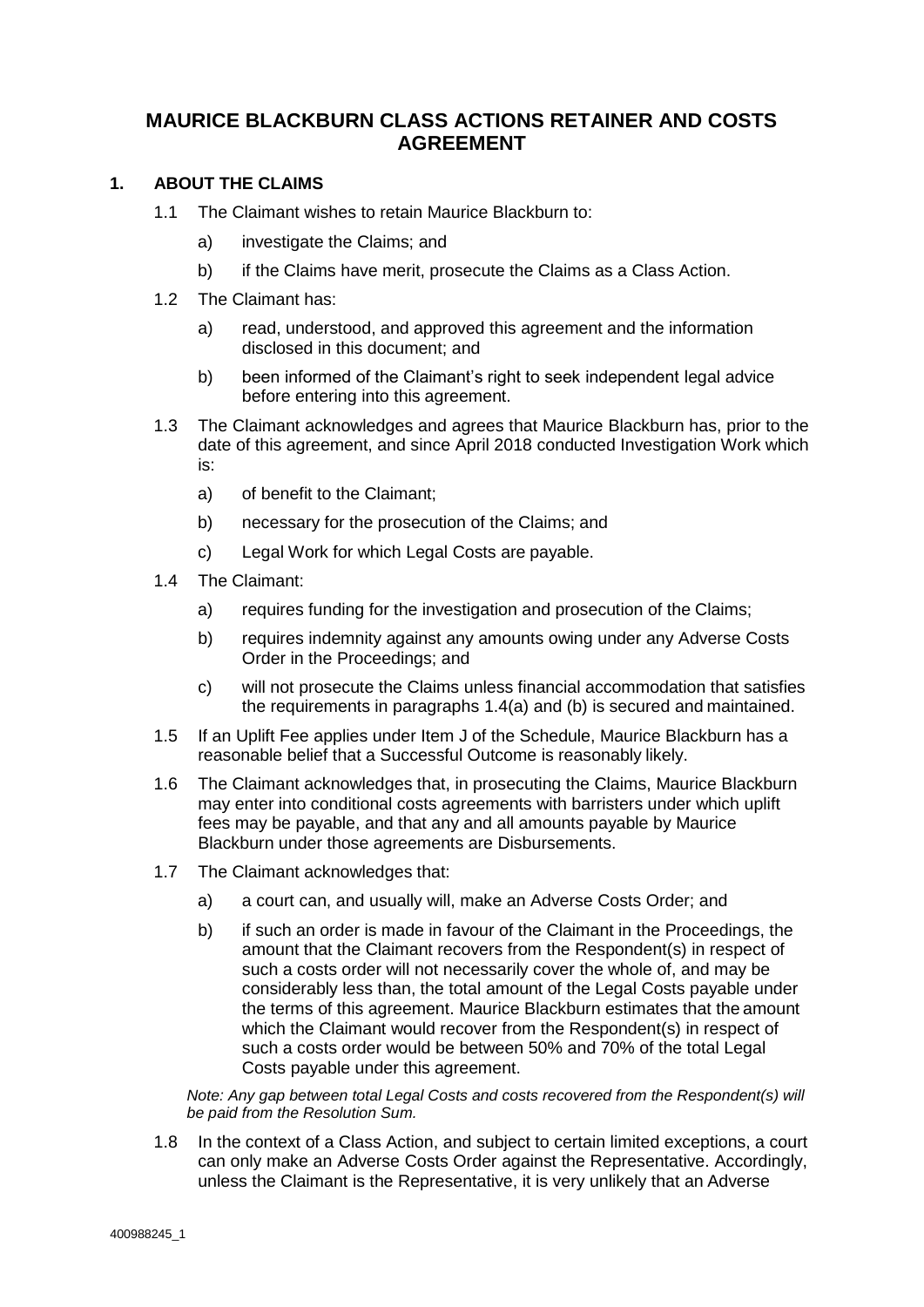Costs Order will be made against the Claimant, even if the Proceedings are unsuccessful. Nevertheless, in the event that an Adverse Costs Order is made against the Claimant in the Proceedings, Maurice Blackburn hereby unconditionally agrees to fully indemnify the Claimant in respect of that Adverse Costs Order. Further, Maurice Blackburn will provide any security for costs which the Representative and/or the Claimant are ordered to provide in the Proceedings.

# **2. CREATING A LEGALLY BINDING AGREEMENT**

- 2.1. This agreement sets out the terms on which Maurice Blackburn will act for the Claimant and supersedes any prior agreement entered into between Maurice Blackburn and the Claimant in connection with the Claims.
- 2.2. This agreement is an offer by Maurice Blackburn to enter into a legally binding costs agreement with the Claimant. The Claimant accepts this offer and signs this agreement:
	- a) by electronic communication to Maurice Blackburn that identifies the Claimant and indicates the Claimant's intention to accept this offer and sign this agreement, being a method of signing to which Maurice Blackburn hereby consents;
	- b) by affixing the Claimant's usual handwritten signature to a copy of this agreement and returning that copy to Maurice Blackburn; or
	- c) if the Claimant is other than a natural person, by executing a copy of this agreement in accordance with relevant law and returning that copy to Maurice Blackburn.
- 2.3. A facsimile or email transmission of this agreement signed by any party to it will be treated as an original signed by that party.

## **3. YOU HAVE A COOLING-OFF PERIOD**

3.1. The Claimant may, by written notice, terminate this agreement within 21 days of entering into this agreement. If the Claimant does so, the Claimant will not be liable to pay any amounts whatsoever under this agreement.

*Note: You can get out of this agreement for any reason and not pay us anything as long as you write to us and tell us you are terminating this agreement within 21 days of entering into this agreement.*

## **4. THE WORK WE DO FOR YOU**

- 4.1. The Claimant instructs Maurice Blackburn to:
	- a) provide such legal advice, legal representation and other legal services to the Claimant, or for the Claimant's benefit, as Maurice Blackburn may consider reasonably necessary to:
		- i. prosecute the Claims and the Proceedings;
		- ii. negotiate a Settlement;
		- iii. perform Investigation Work;
		- iv. perform Common Benefit Work;
		- v. perform Individual Legal Work; and
		- vi. secure and maintain funding for the investigation and prosecution of the Claims;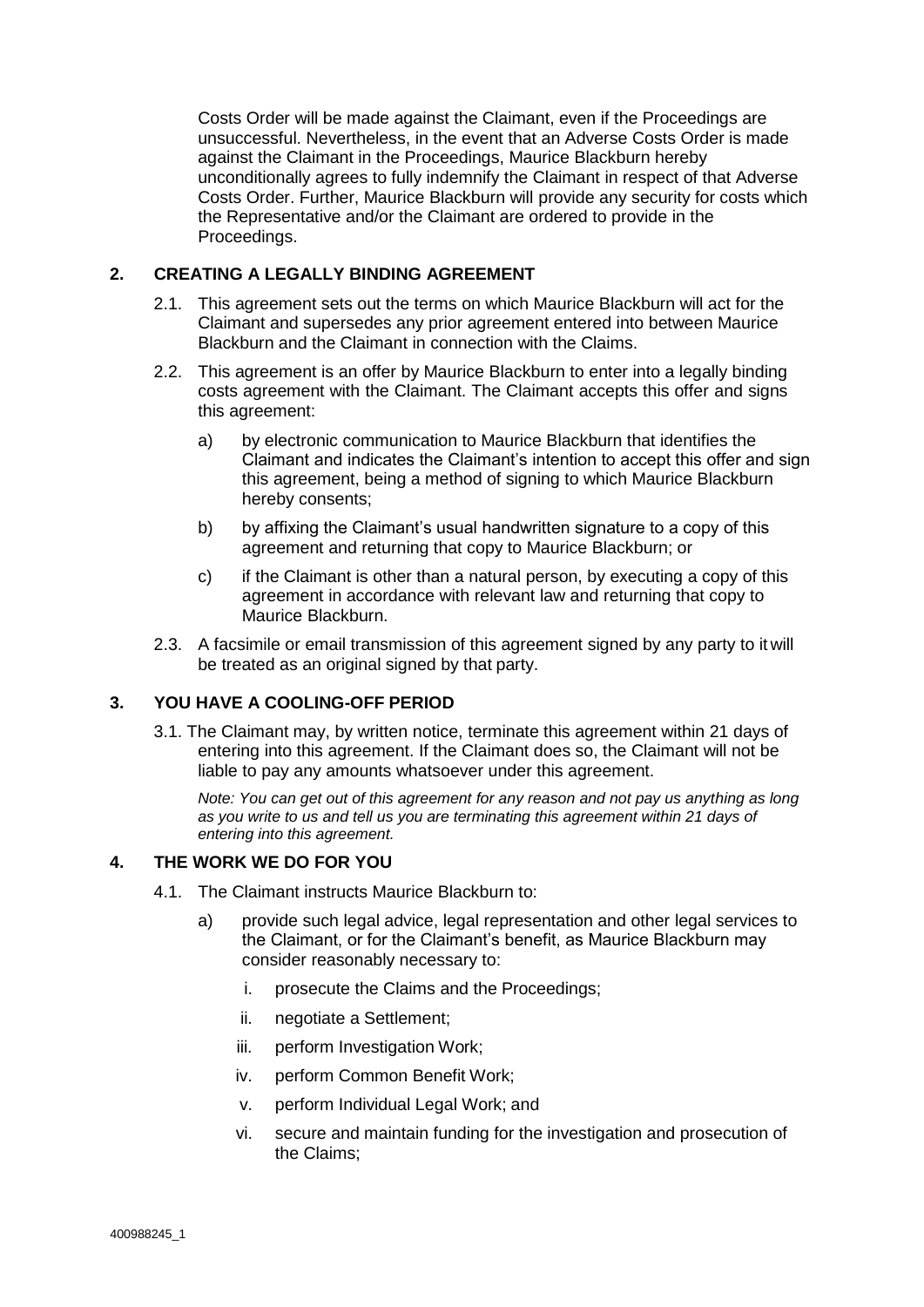- b) make day-to-day decisions as to the prosecution of the Claims and the Proceedings save for where, in the reasonable professional opinion of Maurice Blackburn, specific instructions from the Claimant are required;
- c) take and act upon instructions from the Representative, including in relation to any Settlement, save where in the reasonable professional opinion of Maurice Blackburn separate instructions are required from the Claimant;
- d) obtain information about other persons' Claims, ensure the accuracy of that information, and maintain and manage a database of that information;
- e) conduct the Proceedings other than as a Class Action, if in Maurice Blackburn's opinion it is appropriate to do so;
- f) receive any Resolution Sum on behalf of the Claimant and:
	- i. pay the Resolution Sum into an account kept for that purpose;
	- ii. combine in that one account amounts received in respect of the Claims made by more than one person (in which case separate records will be kept identifying any amounts received which are specific to particular persons);
	- iii. pay to Maurice Blackburn out of the Resolution Sum (or out of any other sum held by Maurice Blackburn on trust for the Claimant) any amounts due for payment by the Claimant to Maurice Blackburn under this Agreement; and
	- iv. otherwise disburse the Resolution Sum in accordance with this Agreement;
- g) seek approval from a court for Maurice Blackburn to be paid a sum for Legal Costs, from money received in a Settlement in a Class Action; and
- h) in the event that the Claimant is identified as a class member in any Competing Class Action, file an opt out notice on the Claimant's behalf in the Competing Class Action.

(clauses 4.1(a) to 4.1(h) are all **Legal Work**)

- 4.2. The Legal Work does not include, Maurice Blackburn shall not provide, and this agreement does not extend to, the provision of legal services in respect of:
	- a) possible claims against persons other than the Respondent(s);
	- b) other claims of the Claimant; or
	- c) taxation or revenue matters.
- 4.3. The Legal Work will be performed by persons filling the positions specified in Annexure A and such other persons as may be nominated from time to time by Maurice Blackburn.
- 4.4. The Claimant authorises Maurice Blackburn to retain and instruct counsel, experts and other persons or entities to assist in the prosecution of the Claims and the Proceedings.

# **5. WHAT YOU MUST PAY**

- 5.1. Under this Retainer:
	- a) the Claimant's obligation to pay Legal Costs under clause 5.2 is conditional upon a Successful Outcome;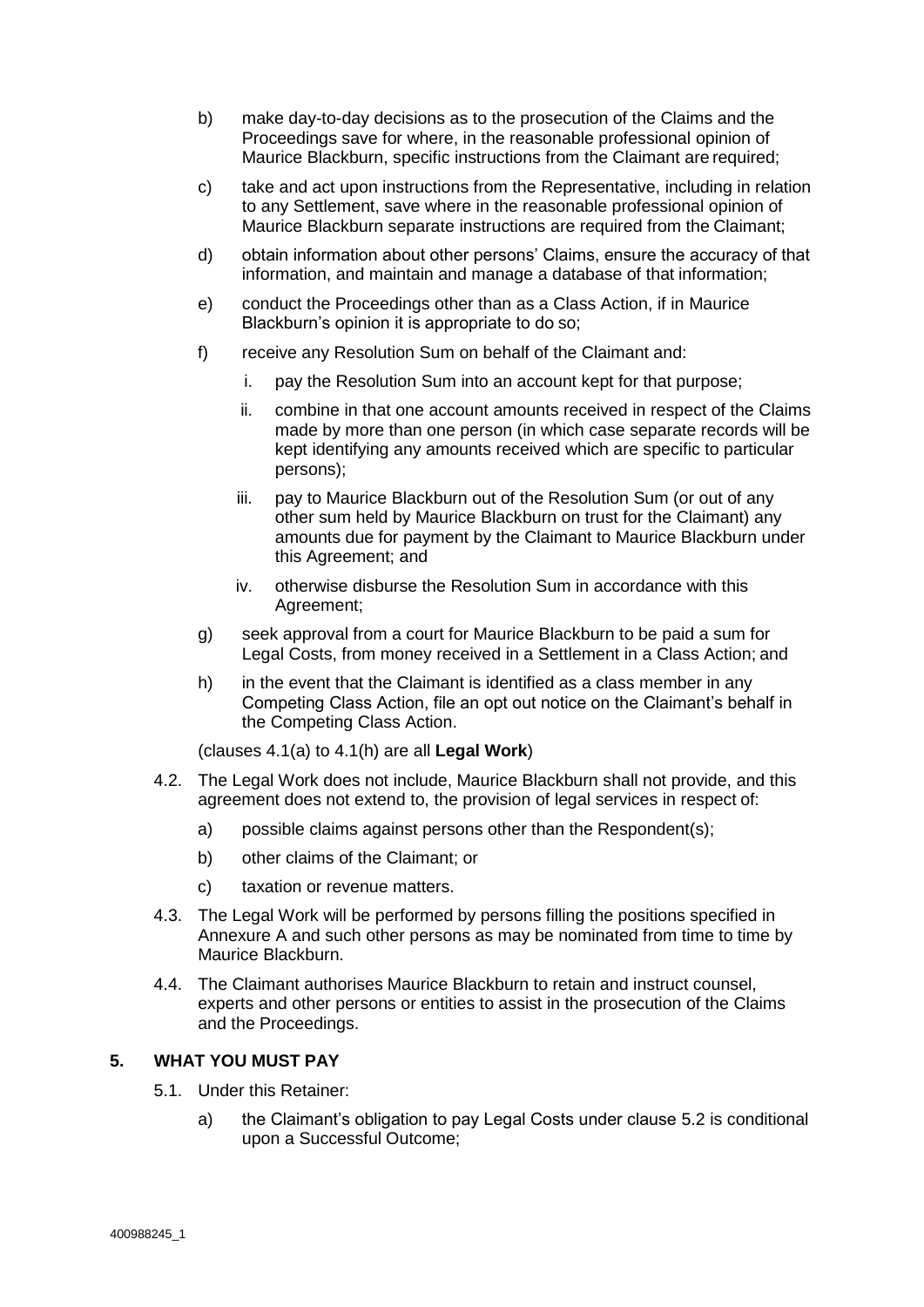- b) Maurice Blackburn will not recover any costs other than as approved by the Court from the Resolution Sum;
- c) Maurice Blackburn will not pursue the Claimant for payment of any Legal Costs.

*Note: As this is a conditional costs agreement, the Legal Costs are only due for payment if there is a Successful Outcome; see clause 6.*

- 5.2. Subject to clauses 5.1 and 6, the Claimant must pay Legal Costs to Maurice Blackburn for the Legal Work.
- 5.3. Legal Costs are due for payment upon Maurice Blackburn issuing a bill for Legal Costs.

*Note: Legal Costs are split into Professional Fees and Disbursements.*

- 5.4. Professional Fees are:
	- a) calculated at the hourly rates (billable in units of six minutes or part thereof) set out in Annexure A; and
	- b) if an Uplift Fee applies, subject to the charge of an additional amount under clause 7 if there is a Successful Outcome.
- 5.5. Maurice Blackburn may vary the hourly rates set out in Annexure A, effective 1 July each year, up to a maximum increase of 2.5% per annum. Maurice Blackburn will provide written notice to the Claimant of any such variation.
- 5.6. Disbursements are charged at cost, together with any applicable GST payable.

*Note: Disbursements Maurice Blackburn commonly incurs are barristers' and experts' fees, searching fees, fees payable to litigation technology service providers, lodging fees, travel expenses, courier fees and photocopying fees.*

5.7. The Claimant acknowledges and agrees that the amount of any Legal Costs calculated in accordance with this agreement may be higher than those calculated on the basis of any relevant court scale.

#### **6. CONDITIONAL COSTS**

6.1. The Claimant must pay to Maurice Blackburn the Professional Fees set out at Item H of the Schedule only if there is a Successful Outcome.

*Note: The Schedule states that 100% of Professional Fees are conditional, and you are only required to pay those fees if there is a Successful Outcome. Disbursements are also payable only in the event of a Successful Outcome, and are dealt with separately under clause 6.2.*

6.2. As payment of Disbursements is conditional under Item I of the Schedule, they are payable only if there is a Successful Outcome and, in the case of any After the Event Insurance Policy Costs, only if the Resolution Sum is equal to or greater than \$50 million.

# **7. UPLIFT FEE**

7.1. If there is a Successful Outcome and the Resolution Sum is equal to or greater than \$80 million, the Claimant must (subject to clause 7.2) pay to Maurice Blackburn an amount equal to a percentage (being the percentage set out at item K of the Schedule) of the amount payable under clause 6.1.

*Note: An Uplift Fee is an extra amount you must pay if there is a Successful Outcome. It is in addition to any Professional Fees that are also conditional on a Successful Outcome.*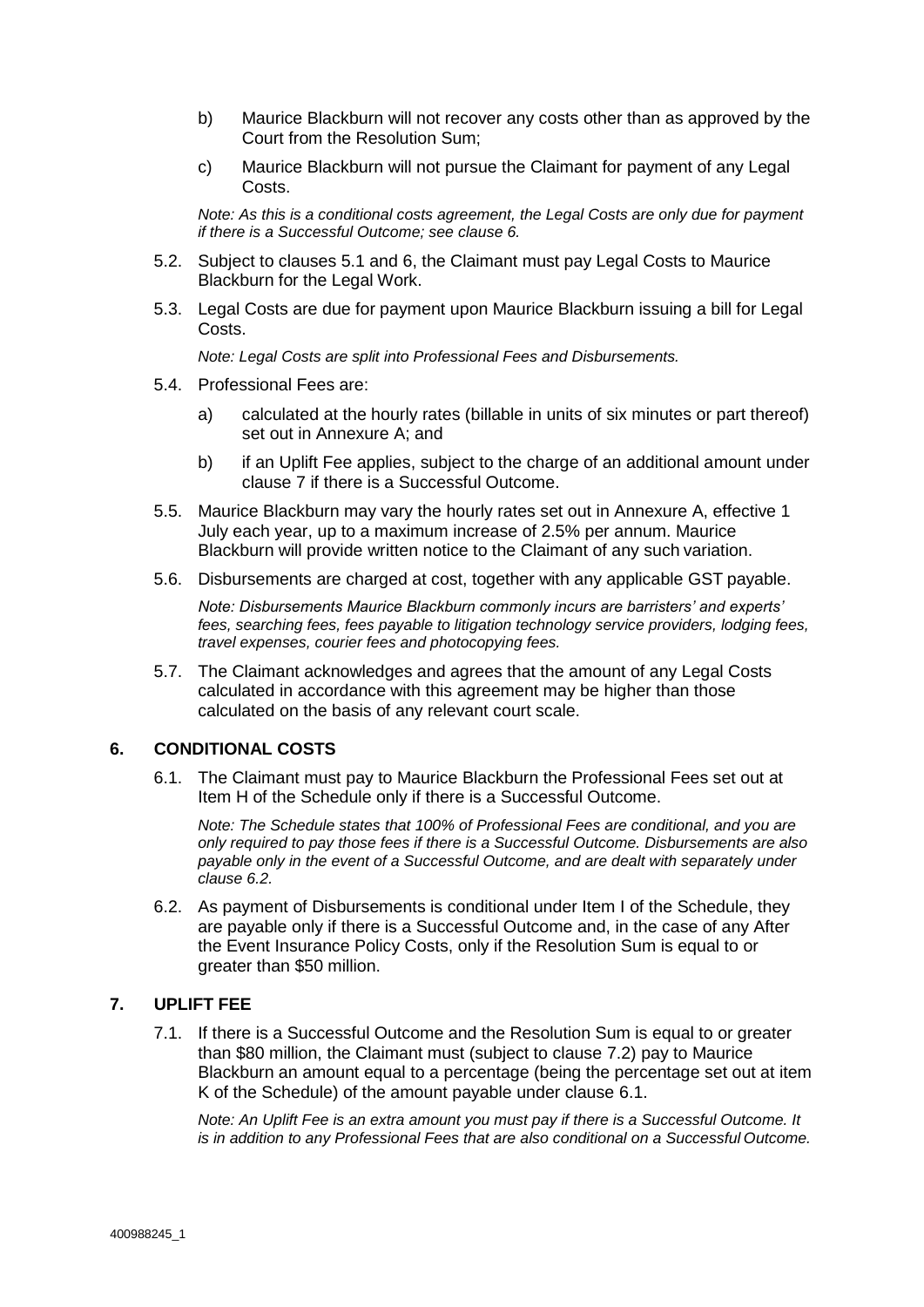#### *Example:*

*If the Schedule states that the Percentage Uplift is 25% and 100% of Professional Fees are conditional:*

*If there is a Successful Outcome and our total Professional Fees are \$10,000, you pay the \$10,000 plus 25% of that figure being \$2,500.*

*Total Professional Fees: \$12,500*

- 7.2. Any Uplift Fee shall not be greater than the balance of the Resolution Sum after payment from that Resolution Sum of amounts payable by the Claimant in satisfaction of obligations owed by the Claimant under this Agreement.
- 7.3. An Uplift Fee is charged as a premium for conducting the Proceedings on a conditional fee basis and is warranted for the following reasons:
	- a) the extensive, complex and specialised skill required to prosecute the Claims as a Class Action;
	- b) the nature and circumstances of the Claims and the Proceedings, including their size and the amount and complexity of facts, evidence and documents to be considered; and
	- c) the risk to Maurice Blackburn in entering into this conditional costs agreement.

#### **8. BILLS AND STATEMENTS OF ACCOUNT**

- 8.1. Maurice Blackburn shall issue monthly itemised bills or statements of account for Legal Costs to the Representative.
- 8.2. A copy of each itemised bill or statement of account issued by Maurice Blackburn under this agreement will be made available for inspection by the Claimant at the offices of Maurice Blackburn or, upon the request of the Claimant, be delivered to the Claimant.
- 8.3. The Claimant acknowledges that:
	- a) each bill or statement of account may include confidential communications subject to Privilege; and
	- b) disclosure of information contained in each bill or statement of account may offer strategic or tactical advantages to the Respondent(s).
- 8.4. The Claimant agrees that:
	- a) the whole of the information contained in each bill or statement of account will be treated by the Claimant as strictly confidential;
	- b) the Claimant will not disclose information contained in any bill or statement of account to any other person except to the legal or financial advisors of the Claimant for the purpose of obtaining legal or financial advice; and
	- c) the Claimant hereby irrevocably consents to the making of orders restraining the Claimant from disclosing information contained in any bill or statement of account to any person save in accordance with clause 8.4(b).
- 8.5. The Claimant consents to receiving bills or statements of account:
	- a) by fax to any fax number specified by the Claimant; or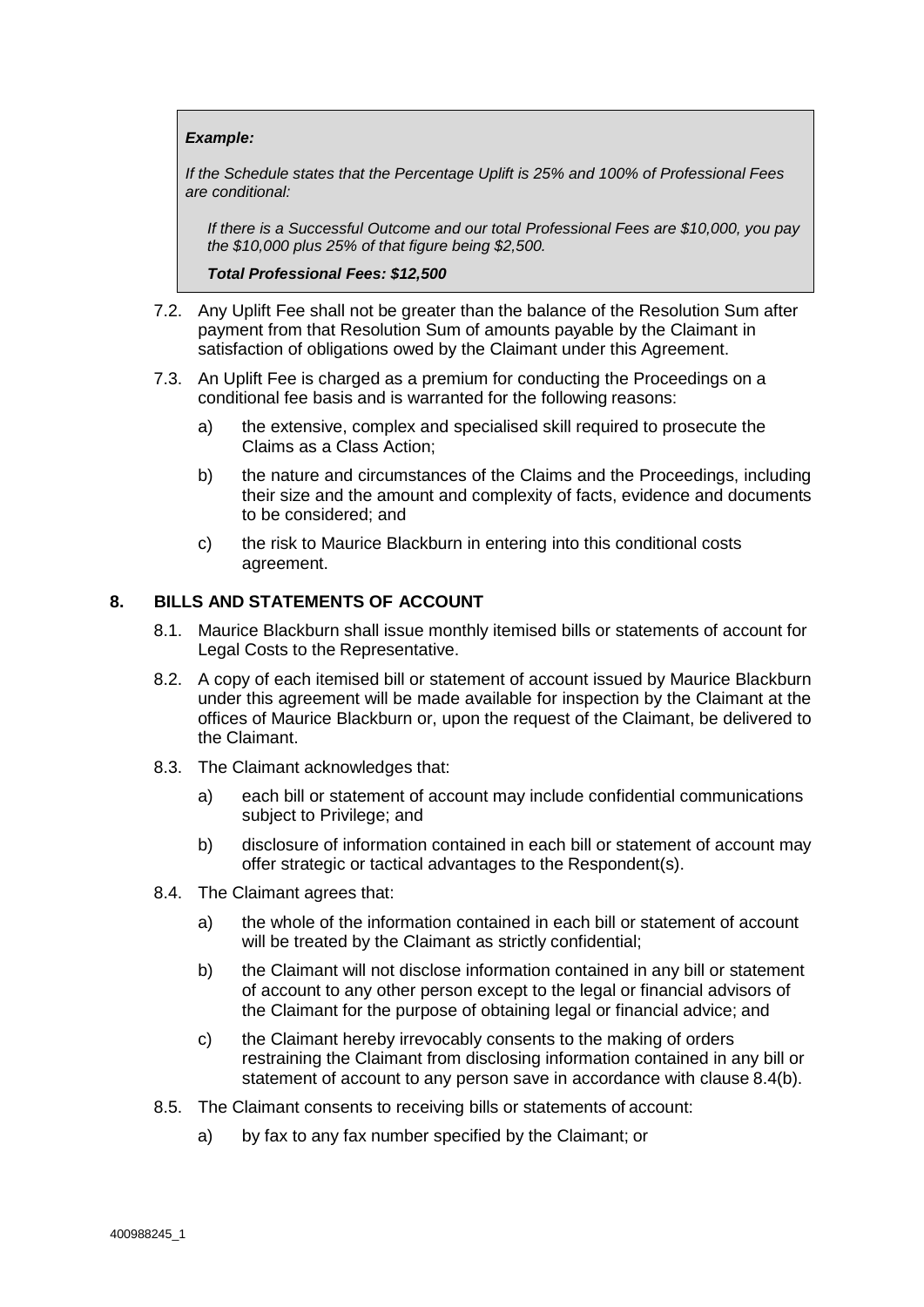b) electronically, by means of the Claimant's usual email address or mobile phone number (or another email address or mobile phone number specified by the Claimant).

# **9. INTEREST ON LEGAL COSTS**

- 9.1. The Claimant must pay interest to Maurice Blackburn on any amount in a bill for Legal Costs which remains unpaid for 30 days after Maurice Blackburn has given that bill to the Claimant, with interest calculated from that date.
- 9.2. Interest payable under this clause 9 is calculated at the rate specified in or determined under reg 75 of the *Legal Profession Uniform General Rules 2015*  (Vic).

#### **10. OUR ESTIMATE OF LEGAL COSTS**

10.1. As at the date of this agreement, Maurice Blackburn's estimates of the Legal Costs are as follows:

#### **YOU WILL NOT PAY ANY AMOUNT UNLESS AND UNTIL THERE IS A SUCCESSFUL OUTCOME**

*Note: This estimate is for costs payable for Individual Legal Work and your share of Common Benefit Work costs and includes barristers' costs and other Disbursements.*

#### **YOUR SHARE OF COMMON BENEFIT WORK COSTS**

#### *Note: Your share of Common Benefit Work Costs is calculated by reference to the value of Your Claim as a proportion of the total of all Claims.*

Without knowing the final totals of factors such as the amount of any Resolution Sum or the number of Claimants involved, it is impossible at this early stage to provide you with a practical estimate of the cost amount you will bear, other than to say it will never exceed any payment you are due upon success.

We can however provide you with a practical example of how the cost proportion will work for you, based on the examples below:

Example A:

If the class action were to settle for \$100m inclusive of costs and disbursements of \$8m, a person whose share of the settlement was \$10,000 (before deduction of the legal costs) would contribute \$800 towards legal costs.

Example B:

If the case were to resolve for \$70m inclusive of costs and disbursements of \$10m, a person whose share of the settlement was \$14,000 (before deduction of the legal costs) would contribute \$2,000 towards legal costs.

| <b>INDIVIDUAL LEGAL WORK</b>                                                                             | <b>ESTIMATE (inc GST)</b> |  |  |  |
|----------------------------------------------------------------------------------------------------------|---------------------------|--|--|--|
| In most of the cases we run, few if any individual costs are incurred because it is exceedingly rare for |                           |  |  |  |

cases to progress to the point where individual claims are determined. If we were required to prosecute your individual case our current estimate of costs associated with that work is set out below:

| Obtaining instructions                          | \$5,000  |
|-------------------------------------------------|----------|
| Preparing and settling individual damages claim | \$10,000 |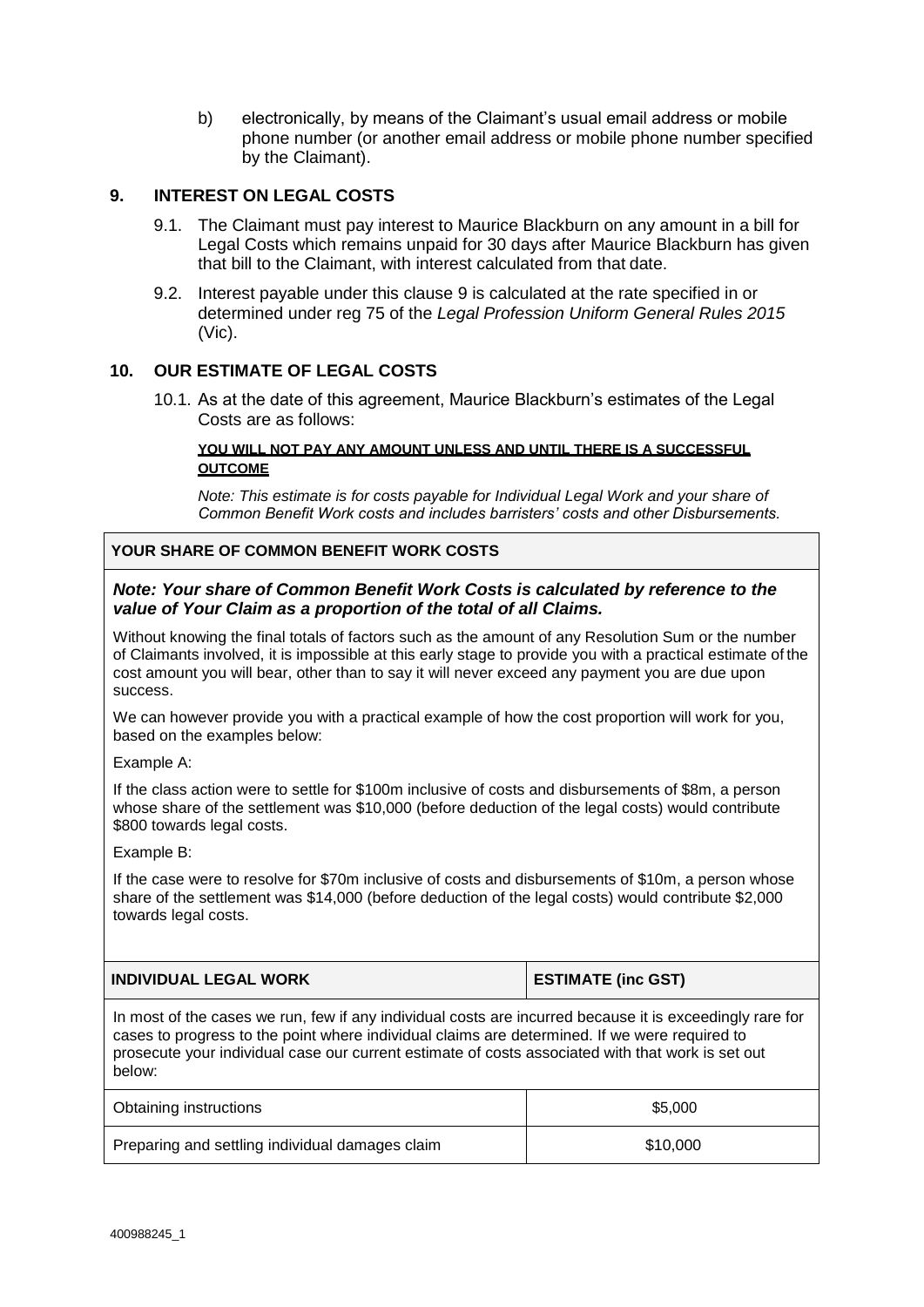#### **ESTIMATE OF TOTAL COSTS BORNE BY MAURICE BLACKBURN UNLESS THERE IS A SUCCESSFUL OUTCOME**

*Note: This estimate is for costs payable for Common Benefit Work and includes barristers' costs and other Disbursements. These costs will be borne by Maurice Blackburn as indicated below unless there is a Successful Outcome, in which case they will be shared among Claimants (as set out above).*

| <b>COMMON BENEFIT WORK COSTS</b>             | <b>Professional Fees</b><br>borne by Maurice<br>Blackburn (100%)<br>(Incl GST) | <b>Disbursements</b><br>borne by Maurice<br><b>Blackburn</b><br>(Incl GST, but<br>excluding any After<br>the Event Insurance<br><b>Policy Costs)</b> |
|----------------------------------------------|--------------------------------------------------------------------------------|------------------------------------------------------------------------------------------------------------------------------------------------------|
| Merit investigation                          | \$408,000                                                                      | \$40,000                                                                                                                                             |
| Application & Statement of Claim             | \$194,000                                                                      | \$151,000                                                                                                                                            |
| Particulars, defence, and close of pleadings | \$145,000                                                                      | \$39,000                                                                                                                                             |
| <b>Discovery</b>                             | \$2,076,000                                                                    | \$527,000                                                                                                                                            |
| Subpoenas                                    | \$189,000                                                                      | \$55,000                                                                                                                                             |
| Evidence                                     | \$1,086,000                                                                    | \$1,657,000                                                                                                                                          |
| Interlocutory procedures                     | \$707,000                                                                      | \$397,000                                                                                                                                            |
| Settlement negotiations and mediation        | \$329,000                                                                      | \$179,000                                                                                                                                            |
| Preparation for hearing                      | \$616,000                                                                      | \$341,000                                                                                                                                            |
| Multi-party function                         | \$521,000                                                                      | \$50,000                                                                                                                                             |
| Other (Including liaison with funder)        | \$109,000                                                                      | \$9,000                                                                                                                                              |
| Trial                                        | \$1,206,000                                                                    | \$1,364,000                                                                                                                                          |
| Total                                        | \$7,586,000                                                                    | \$4,809,000                                                                                                                                          |

# **REIMBURSEMENT OF AFTER THE EVENT INSURANCE POLICY COST**

In the event of a Successful Outcome where the Resolution Sum is \$50 million or greater, Maurice Blackburn will seek reimbursement of any After the Event Insurance Policy Costs. Maurice Blackburn estimates that the costs of such a policy, if obtained, will be approximately \$2.5 million.

#### **ESTIMATE OF ANY UPLIFT FEE IN THE EVENT OF A SUCCESSFUL OUTCOME**

In the event of a Successful Outcome where the Resolution Sum is \$80 million or greater, an Uplift Fee of 25% is payable to Maurice Blackburn on the Conditional Percentage of Maurice Blackburn's Professional Fees. Maurice Blackburn estimates that the Uplift Fee, if all of the above steps are necessary, would be approximately \$1,897,000 (incl GST).

*Note: These are preliminary estimates based on our current understanding of the Claims. They are not binding on us. We will give you revised estimates if our view changes.*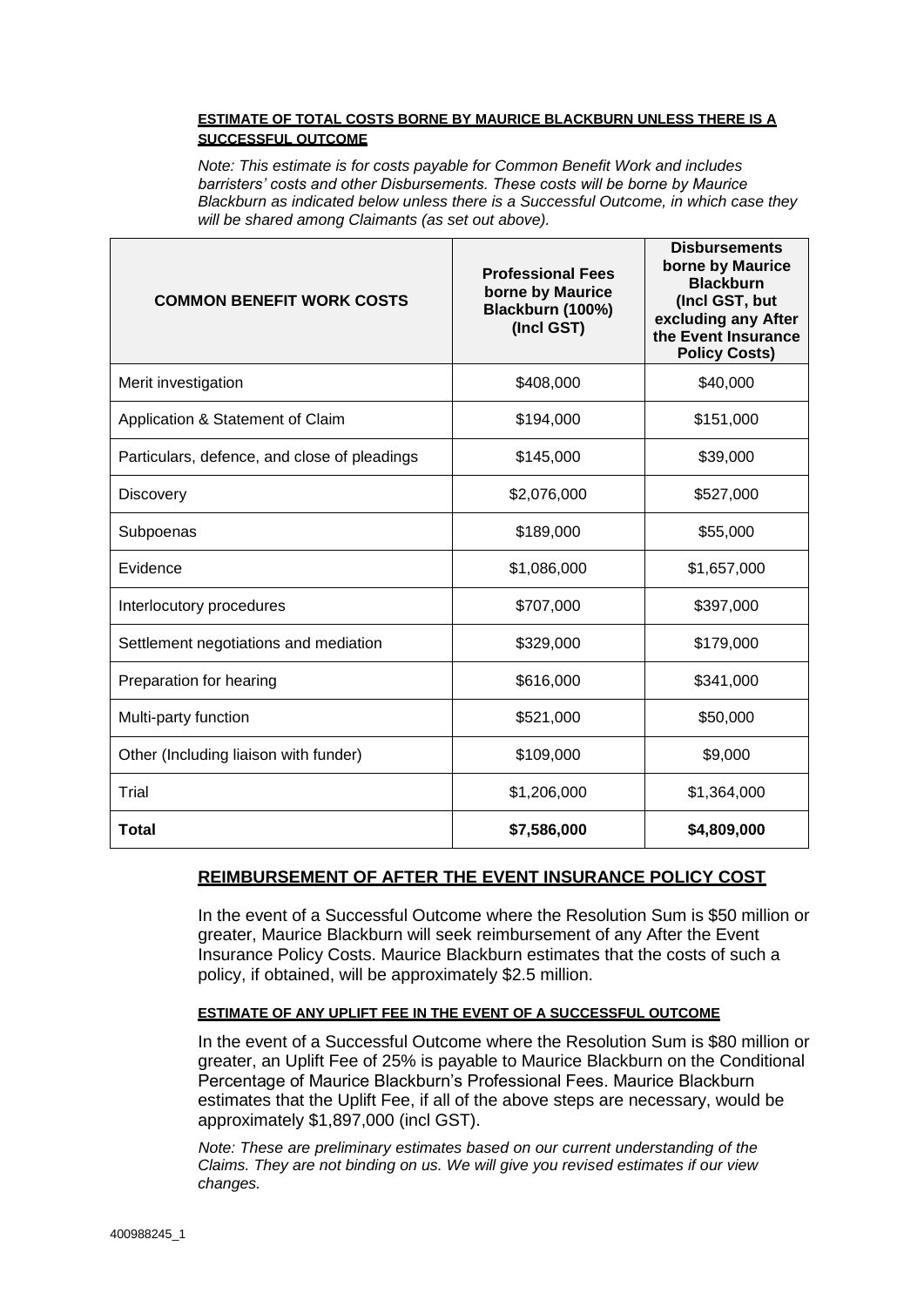- 10.2. The Claimant acknowledges that it has been made aware that:
	- a) these estimates are not quotes and are subject to change;
	- b) the estimates in clause 10.1 are made on the basis of information available to Maurice Blackburn at the date of this agreement and are subject to change as more information becomes available to Maurice Blackburn and as the prosecution of the Claims proceeds;
	- c) the major variables that will affect the total Legal Costs for the Common Benefit Work are:
		- i. the length of time required for the investigation;
		- ii. the amount of evidence required to be gathered;
		- iii. the strategy/tactics adopted by the Respondent(s);
		- iv. how far the prosecution of the Claims proceeds before it is concluded;
		- v. the length of the trial, if the prosecution of the Claims does not conclude prior to trial;
		- vi. the number of witnesses and experts required to provide reports, information and evidence;
		- vii. unexpected problems, the co-operation of other persons and administrative and other delays beyond the control of Maurice Blackburn; and
		- viii. the complexity of the issues that arise in investigating and prosecuting the Claims;
	- d) the major variables that will affect the total Legal Costs for the Individual Legal Work are:
		- i. unexpected problems, the co-operation of other persons and administrative and other delays beyond the control of Maurice Blackburn;
		- ii. the amount of evidence required to be gathered in connection with the specific Claims of the Claimant; and
		- iii. the complexity of the issues that arise in investigating and prosecuting the specific Claims of the Claimant; and
	- e) the major variables that will affect the calculation of any Uplift Fee are those set out in clauses 10.2(c) and 10.2(d), and, in accordance with cl 7.1, the amount of any Resolution Sum.

#### **11. YOUR OBLIGATIONS**

- 11.1. The Claimant must (without limiting any other obligations of the Claimant under this agreement):
	- a) provide full and honest instructions to Maurice Blackburn in a timely manner;
	- b) cooperate in the preparation of the Claims and do all that Maurice Blackburn reasonably asks in a timely manner;
	- c) accept and follow Maurice Blackburn's reasonable legal advice, including advice as to reasonable offers of Settlement;
	- d) inform Maurice Blackburn promptly of any changes to the Claimant's address, e-mail address, phone number or name; and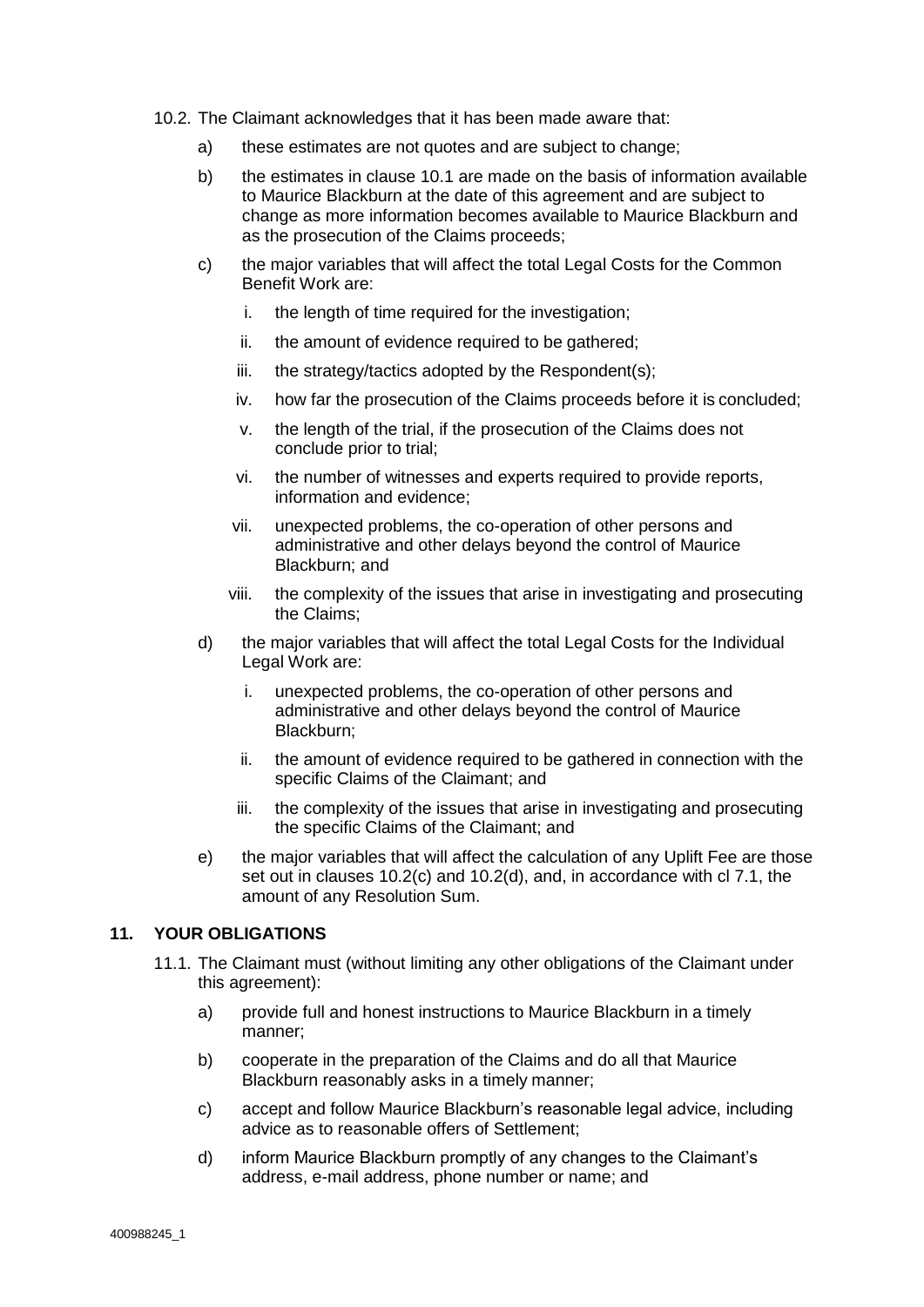- e) not discuss any aspect of the Claims, the Proceedings or related issues with the media without the prior approval of Maurice Blackburn.
- 11.2. The Claimant acknowledges that all information, communications and documents provided to it at any time by Maurice Blackburn or its officers, servants or agents, in relation to the Claims, are or may be, and must be treated as, confidential information within the meaning of equity, and "confidential communications" or "confidential documents" within the meaning of Part 3.10 of the *Evidence Act 1995* (Cth), and may be subject to Privilege that the Claimant is not authorised to waive.
- 11.3. The obligation in clause 11.2 is a continuing obligation requiring strict compliance, and survives any Termination of this agreement. The Claimant must not attempt to adduce evidence of the information, communications or documents the subject of clause 11.2 without the express written authority of Maurice Blackburn.

## **12. ENDING THIS AGREEMENT**

- 12.1. This agreement may be terminated by Maurice Blackburn:
	- a) if there is a breach of any of the obligations set out in clause 11;
	- b) ceasing to be the solicitors acting in the Proceedings;
	- c) if it would be unlawful for Maurice Blackburn to continue to act for the Claimant;
	- d) if there is a potential or actual conflict of interest in Maurice Blackburn continuing to act for the Claimant;
	- e) if Maurice Blackburn forms the opinion that a Successful Outcome resulting in a substantial benefit to the Claimant is not reasonably likely;
	- f) if, under clause 13.5, the Claimant objects to Maurice Blackburn changing the terms of this agreement; or
	- g) if any amounts payable to Maurice Blackburn under this agreement are not paid within 30 days of the date due for payment.
- 12.2. This agreement will be terminated by the Claimant:
	- a) filing a notice in the form prescribed by any rules of court for the purposes of opting out of the Proceedings by any date set by a court by which the Claimant may file such notice;
	- b) failing to file a notice in the form ordered by a court for the purposes of opting in to the Proceedings by any date set by a court by which the Claimant may file such notice;
	- c) if there is a Settlement approved by a court in a Class Action that affects the Claimant, being removed from the effect of that Settlement;
	- d) effecting a Settlement other than a Settlement approved by a court in a Class Action;
	- e) failing to accept an offer that arises from or is related to the Legal Work and is one that Maurice Blackburn reasonably recommends the Claimant accept as a Settlement;
	- f) entering into a written agreement with Maurice Blackburn to do so;
	- g) giving 7 days' written notice of termination to Maurice Blackburn if there is serious misconduct by Maurice Blackburn; or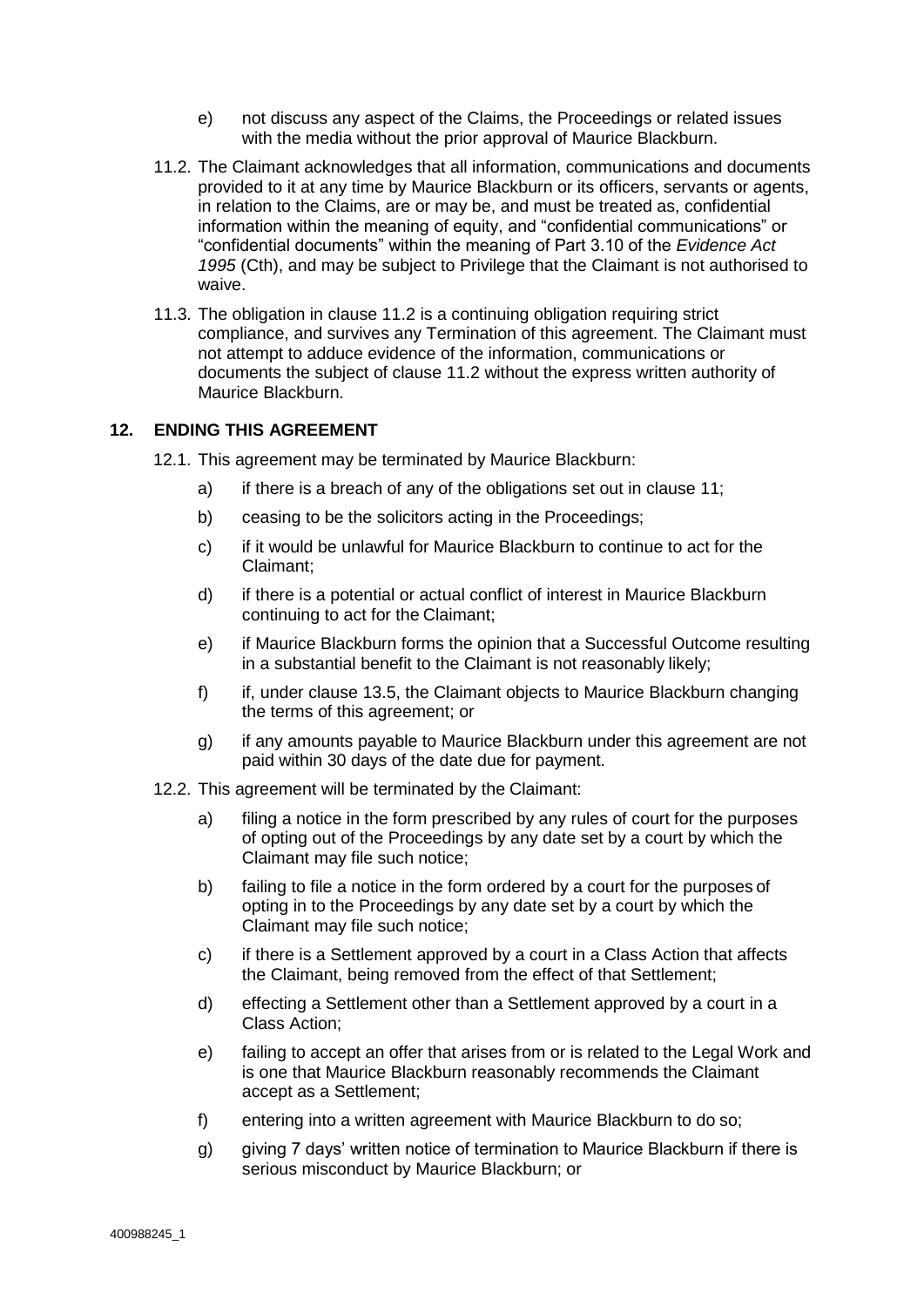- h) giving written notice of termination to Maurice Blackburn, for any reason, prior to the expiry of any applicable cooling-off period in this agreement.
- 12.3. If there is a Termination under clauses 12.1, or any of clauses 12.2(a) to (f), the Claimant must pay to Maurice Blackburn (subject to clause 5):
	- a) all Legal Costs payable under clause 5.2 as at the date of Termination;
	- b) if this is a conditional costs agreement, and if there is a Successful Outcome after the date of Termination:
		- i. all Legal Costs payable under clause 6; and
		- ii. any Uplift Fee;
		- incurred for Legal Work performed prior to the date of Termination; and
	- c) all interest payable under clause 9 (including interest payable after the date of Termination).
- 12.4. If there is a Termination under clause 12.2(g), the Claimant must pay to Maurice Blackburn:
	- a) all Legal Costs payable under clause 5.2 as at the date of Termination; and
	- b) all interest payable under clause 9 (including interest payable after the date of Termination).
- 12.5. If there is a Termination under clause 12.2(h), the Claimant will not be liable to pay any amounts whatsoever under this agreement.
- 12.6. The Claimant agrees that it will notify Maurice Blackburn if it takes any of the steps set out in clauses 12.2(a) to 12.2(d).

### **13. GENERAL MATTERS**

- 13.1. The law of the jurisdiction set out at item L of the Schedule applies to the Legal Costs and to this agreement.
- 13.2. When this matter is completed Maurice Blackburn will return all of the Claimant's documents to the Claimant at the Claimant's request provided there are no outstanding Legal Costs owing. Otherwise, those documents will remain in Maurice Blackburn's possession for a period of seven years after the date the last bill of costs is sent to the Claimant. After seven years, the Claimant authorises Maurice Blackburn to destroy the documents and the Claimant's file. If the Claimant requires access to the Claimant's file, the Claimant will have to pay the reasonable costs of accessing those stored documents. The Privacy Statement at Annexure B further explains the Claimant's privacy rights and how Maurice Blackburn will collect, use and disclose information about the Claimant.
- 13.3. If any provision in this agreement or part thereof is held to be invalid, unenforceable, illegal for any reason, the agreement shall otherwise remain in full force, except for such prohibited clause or part thereof.
- 13.4. Failure by Maurice Blackburn to enforce any of Maurice Blackburn's rights or remedies under this agreement on any one or more occasions does not constitute a waiver of those rights and remedies for all time.
- 13.5. Maurice Blackburn may reasonably change the terms of this agreement and will provide 30 days' written notice to the Claimant of any such change. The Claimant is presumed to agree to the change unless the Claimant gives written objection to Maurice Blackburn prior to the date the change takes effect.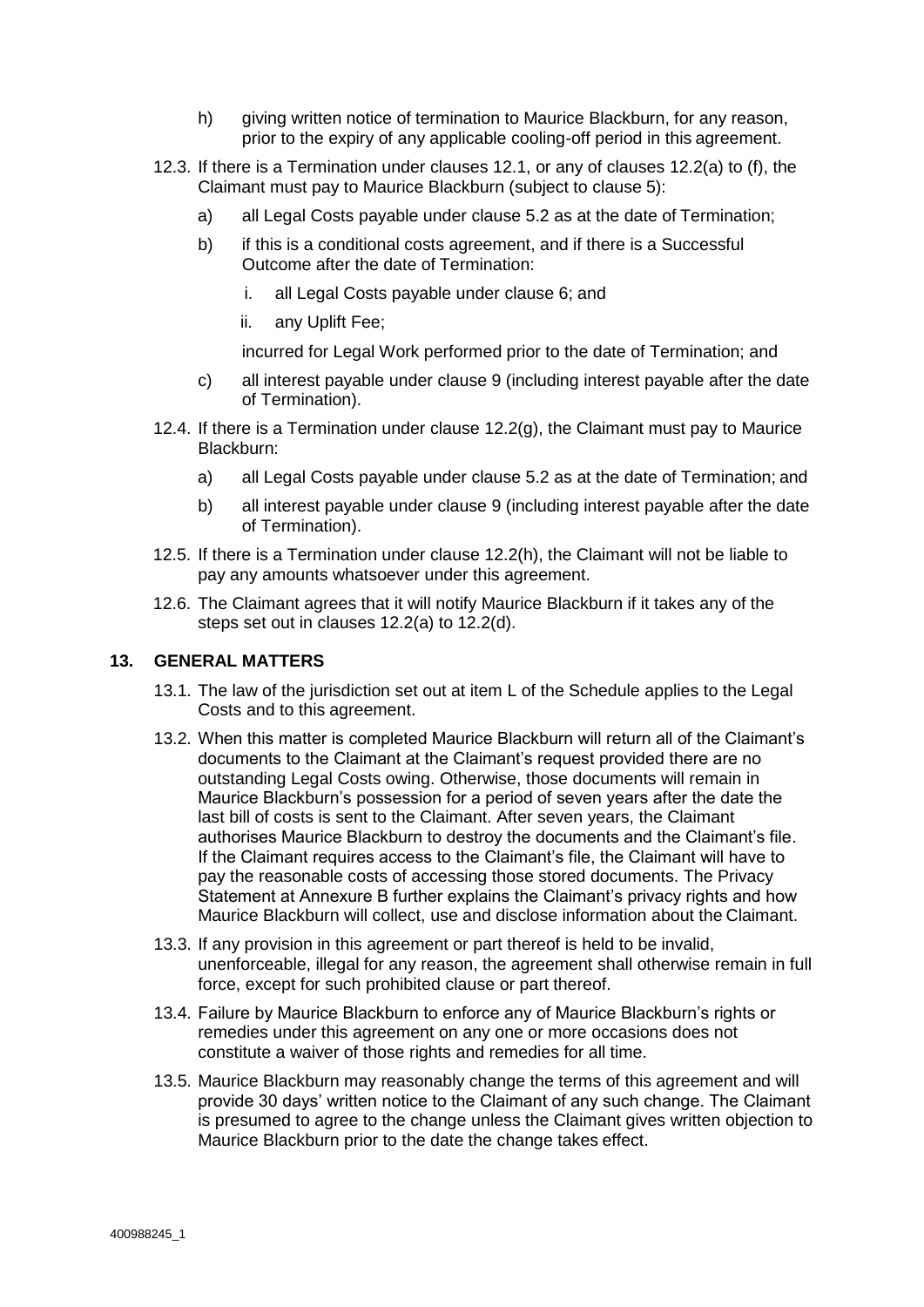- 13.6. Unless otherwise specified, in this agreement all amounts payable are expressed as inclusive of GST. Where an amount payable is expressed as exclusive of GST and the supply is subject to GST, the applicable GST will be added to that amount.
- 13.7. In this document, headings, notes, the boxed text on page 3 headed 'Your rights', 'Our estimate of legal costs' and 'Important', are not terms, and do not form any part, of this agreement.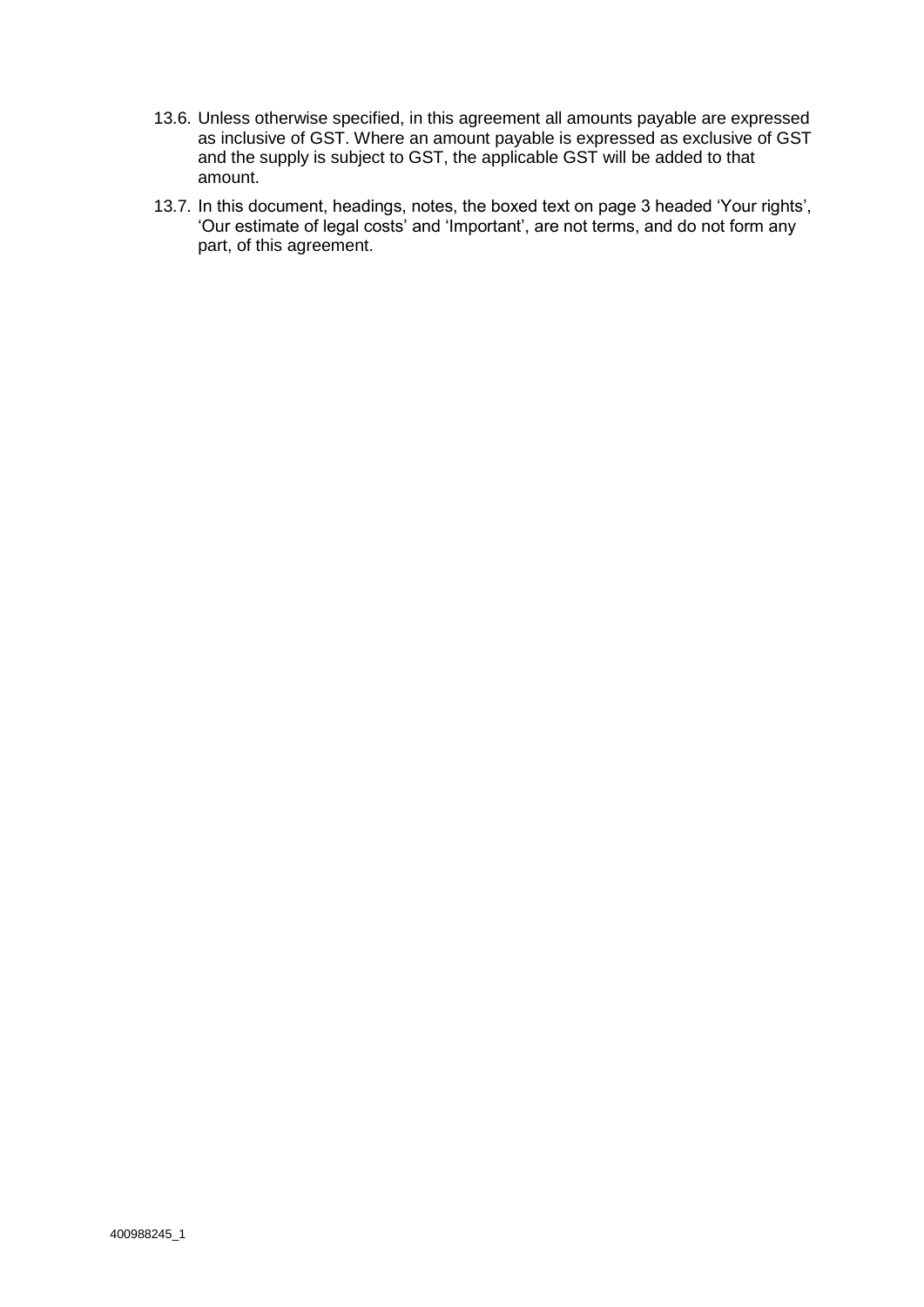# **14. DEFINITIONS**

In this document:

| <b>Adverse Costs</b><br>Order                                     | means a court order requiring a person to pay costs incurred by a<br>successful party in litigation.                                                                                                                             |  |  |
|-------------------------------------------------------------------|----------------------------------------------------------------------------------------------------------------------------------------------------------------------------------------------------------------------------------|--|--|
| <b>Agreement</b>                                                  | means this Retainer and Costs Agreement.                                                                                                                                                                                         |  |  |
| <b>After the Event</b><br><b>Insurance Policy</b><br><b>Costs</b> | means the costs incurred by Maurice Blackburn (if any) in<br>obtaining, for the benefit of the Representative and/or the<br>Claimant, an insurance policy for the purpose of covering any<br>Adverse Costs Order.                |  |  |
| <b>Claimant</b>                                                   | means the person at Item A of the Schedule.                                                                                                                                                                                      |  |  |
| <b>Claims</b>                                                     | are defined at Item C of the Schedule.                                                                                                                                                                                           |  |  |
| <b>Class Action</b>                                               | means a proceeding under Part IVA of the Federal Court of<br>Australia Act 1976 (Cth) or equivalent legislation in other<br>jurisdictions.                                                                                       |  |  |
| <b>Common Benefit</b><br><b>Work</b>                              | means Legal Work investigating, preparing, prosecuting, and<br>resolving issues for the common benefit of all Claimants making<br>Claims in the Proceedings.                                                                     |  |  |
| <b>Competing Class</b><br><b>Action</b>                           | means a Class Action commenced by any firm of solicitors other<br>than Maurice Blackburn, which covers, or purports to cover, the<br>Claims (or any part thereof).                                                               |  |  |
| <b>Conditional</b><br>Percentage                                  | means the percentage stated at Item H of the Schedule.                                                                                                                                                                           |  |  |
| <b>Costs</b>                                                      | means Legal Costs.                                                                                                                                                                                                               |  |  |
| <b>Disbursements</b>                                              | means any expense Maurice Blackburn incurs, whether as<br>principal or as agent on the Claimant's behalf, in relation to the<br>Legal Work.                                                                                      |  |  |
| <b>GST</b>                                                        | has the same meaning given to the term "GST" in the GST Act.                                                                                                                                                                     |  |  |
| <b>GST Act</b>                                                    | means A New Tax System (Goods and Services Tax) Act 1999<br>$(Cth)$ .                                                                                                                                                            |  |  |
| <b>Individual Legal</b><br><b>Work</b>                            | means Legal Work solely pertaining to the specific Claims of the<br>Claimant.                                                                                                                                                    |  |  |
| <b>Investigation Work</b>                                         | means:                                                                                                                                                                                                                           |  |  |
|                                                                   | a)<br>legal analysis and factual analysis and investigation to<br>determine whether the Claimant and other persons have<br>Claims with reasonable prospects of success which are<br>appropriate to pursue as a Class Action; and |  |  |
|                                                                   | securing funding for the investigation and prosecution of the<br>b)<br>Claims.                                                                                                                                                   |  |  |
| <b>Legal Costs</b>                                                | means Professional Fees and Disbursements taken together.                                                                                                                                                                        |  |  |
| <b>Legal Work</b>                                                 | is defined at clause 4.1.                                                                                                                                                                                                        |  |  |
| <b>Maurice Blackburn</b>                                          | means Maurice Blackburn Pty Ltd (ABN 21 105 657 949) (We or<br>Us).                                                                                                                                                              |  |  |
| <b>Privilege</b>                                                  | means legal professional privilege and includes any joint interest<br>privilege or common interest privilege as recognised at law.                                                                                               |  |  |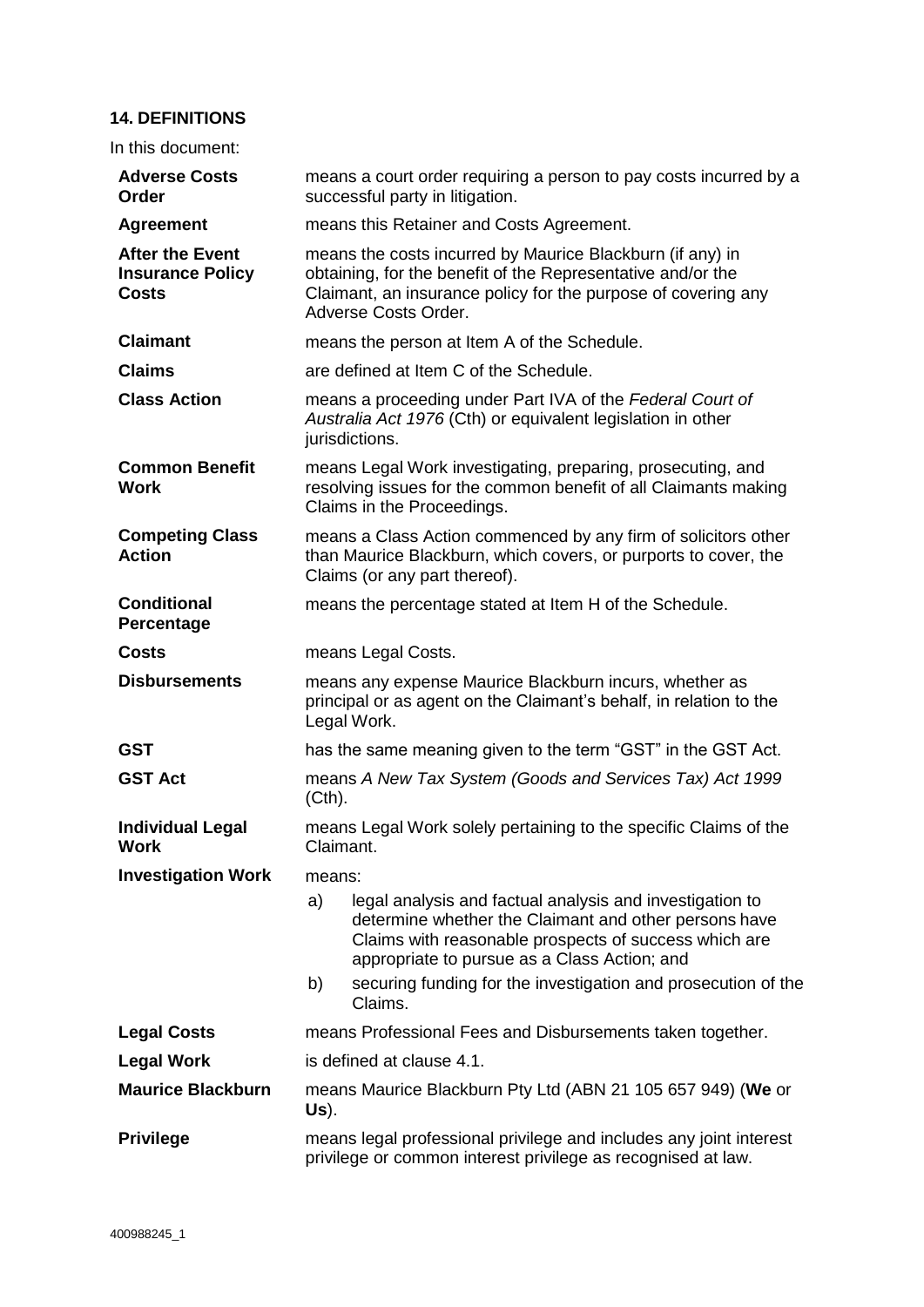| <b>Proceedings</b>        |                                                                                                                                                                                                                                                                                                                                                     | means any legal proceedings to prosecute the Claims and<br>includes legal proceedings brought in contemplation of such<br>proceedings, including any ancillary proceedings including,<br>without limitation, applications for inspection of a company's<br>books or for preliminary discovery.                                                                          |  |  |
|---------------------------|-----------------------------------------------------------------------------------------------------------------------------------------------------------------------------------------------------------------------------------------------------------------------------------------------------------------------------------------------------|-------------------------------------------------------------------------------------------------------------------------------------------------------------------------------------------------------------------------------------------------------------------------------------------------------------------------------------------------------------------------|--|--|
| <b>Professional Fees</b>  |                                                                                                                                                                                                                                                                                                                                                     | means Maurice Blackburn's fees for Legal Work, excluding<br>Disbursements.                                                                                                                                                                                                                                                                                              |  |  |
| Representative            |                                                                                                                                                                                                                                                                                                                                                     | means any person who is, or, if Proceedings have yet to be<br>issued, who has agreed with Maurice Blackburn to be, the<br>representative party in a Class Action to prosecute the Claims.                                                                                                                                                                               |  |  |
| <b>Resolution Sum</b>     | means:                                                                                                                                                                                                                                                                                                                                              |                                                                                                                                                                                                                                                                                                                                                                         |  |  |
|                           | a)                                                                                                                                                                                                                                                                                                                                                  | an amount or amounts, or the value of goods or services,<br>received on account of Settlement or judgment in respect of<br>the Claims, in favour of the Claimant (or the Representative<br>on behalf of persons including the Claimant), including the<br>value of any favourable terms of future supply of goods or<br>services and including any interest; as well as |  |  |
|                           | b)                                                                                                                                                                                                                                                                                                                                                  | any amounts received by or on behalf of the Claimant under<br>an order made by a court, or by agreement, that a person<br>pay some or all of the costs and disbursements incurred by<br>any person with Claims (including costs and disbursements<br>incurred in any interlocutory proceedings).                                                                        |  |  |
|                           | For the avoidance of doubt the Resolution Sum includes any<br>amounts and the value of any goods and services received on<br>account of Settlement or judgment in respect of the Claims, which<br>is paid or provided by or on behalf of any entity from whom some<br>or all of the Respondents assert or could assert a claim for<br>contribution. |                                                                                                                                                                                                                                                                                                                                                                         |  |  |
| Respondent(s)             | means the person at Item B of the Schedule and any other party:                                                                                                                                                                                                                                                                                     |                                                                                                                                                                                                                                                                                                                                                                         |  |  |
|                           | a)                                                                                                                                                                                                                                                                                                                                                  | named by the Claimants as a defendant or respondent in<br>the Proceedings, or                                                                                                                                                                                                                                                                                           |  |  |
|                           | b)                                                                                                                                                                                                                                                                                                                                                  | which Maurice Blackburn recommends be joined to<br>Proceedings commenced or yet to be commenced.                                                                                                                                                                                                                                                                        |  |  |
| <b>Settlement</b>         | means any settlement, compromise, discontinuance or waiver of<br>all or part of the Claims, or all or part of any one Claim.                                                                                                                                                                                                                        |                                                                                                                                                                                                                                                                                                                                                                         |  |  |
| <b>Successful Outcome</b> | is:                                                                                                                                                                                                                                                                                                                                                 |                                                                                                                                                                                                                                                                                                                                                                         |  |  |
|                           | a)                                                                                                                                                                                                                                                                                                                                                  | a verdict or award of money in favour of the Claimant in<br>connection with the Claims of the Claimant and/or the<br>Representative;                                                                                                                                                                                                                                    |  |  |
|                           | b)                                                                                                                                                                                                                                                                                                                                                  | the recovery of money as a result of any Settlement,<br>including a Settlement completed after termination of this<br>agreement;                                                                                                                                                                                                                                        |  |  |
|                           | C)                                                                                                                                                                                                                                                                                                                                                  | a Settlement approved by a court in a Class Action,<br>whether or not accepted by the Claimant;                                                                                                                                                                                                                                                                         |  |  |
|                           | d)                                                                                                                                                                                                                                                                                                                                                  | an offer to the Claimant that arises from or is related to the<br>Legal Work and is one that Maurice Blackburn reasonably<br>recommends the Claimant accept as a Settlement; or                                                                                                                                                                                         |  |  |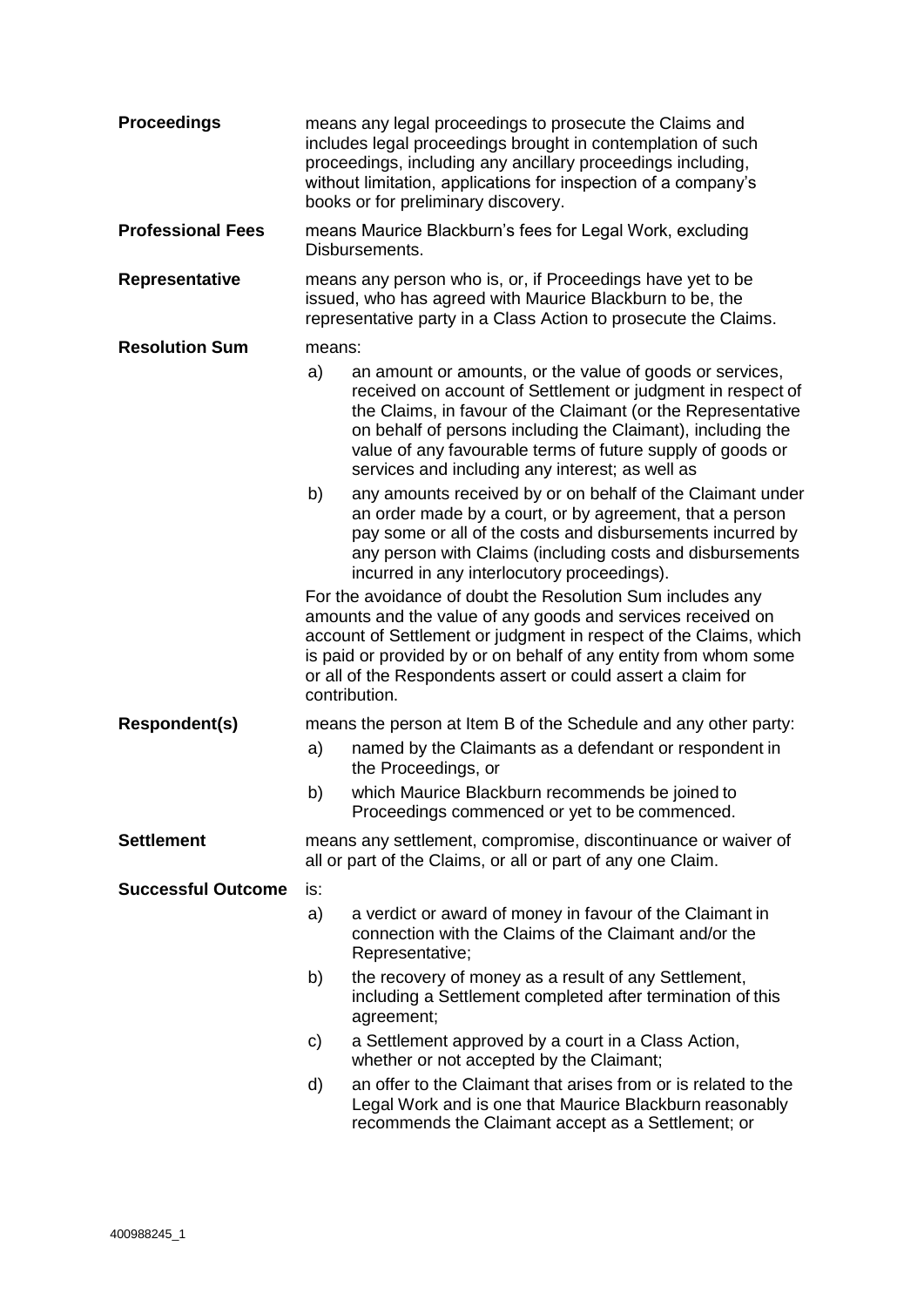|                    | a final order for costs, being an order made in connection<br>e)<br>with the final disposition of the Claimant's or the<br>Representative's Claims.                             |
|--------------------|---------------------------------------------------------------------------------------------------------------------------------------------------------------------------------|
| <b>Termination</b> | means a termination in accordance with clauses 12.1 or 12.2, or<br>any completion, failure, avoidance, rescission, annulment or other<br>cessation of effect of this agreement. |
| <b>Uplift Fee</b>  | means any amounts payable under clause 7.1.                                                                                                                                     |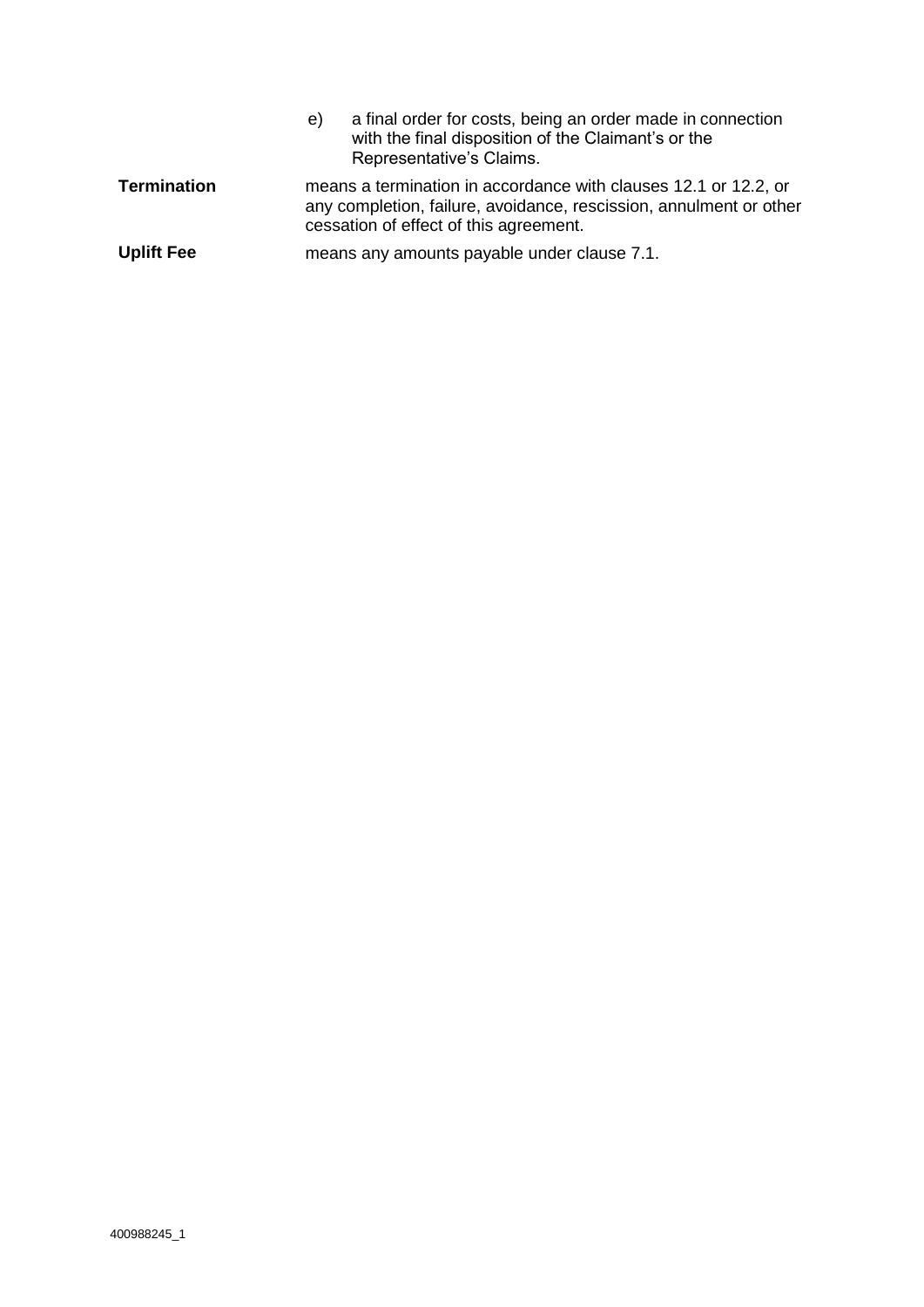# **ANNEXURE A**

# **HOURLY RATES FROM 16 JULY 2021**

| <b>Position</b>                         | <b>Hourly Rate</b><br>(ex GST) | <b>Hourly Rate</b><br>(incl GST) |
|-----------------------------------------|--------------------------------|----------------------------------|
| Principal                               | \$820.00                       | \$902.00                         |
| <b>Special Counsel</b>                  | \$743.13                       | \$817.44                         |
| Senior Associate                        | \$620.13                       | \$682.14                         |
| Associate                               | \$553.50                       | \$608.85                         |
| Lawyer                                  | \$476.63                       | \$524.29                         |
| <b>Trainee Lawyer/Law Graduate</b>      | \$384.38                       | \$422.82                         |
| Law Clerk/Paralegal                     | \$307.50                       | \$338.25                         |
| <b>Litigation Technology Consultant</b> | \$261.38                       | \$287.52                         |
| <b>Client Services Officer</b>          | \$180.00                       | \$198.00                         |

# **HOURLY RATES FROM 1 JULY 2022**

| <b>Position</b>                         | <b>Hourly Rate</b><br>(ex GST) | <b>Hourly Rate</b><br>(incl GST) |
|-----------------------------------------|--------------------------------|----------------------------------|
| Principal                               | \$840.50                       | \$924.55                         |
| <b>Special Counsel</b>                  | \$761.71                       | \$837.88                         |
| <b>Senior Associate</b>                 | \$635.63                       | \$699.19                         |
| Associate                               | \$567.34                       | \$624.07                         |
| Lawyer                                  | \$488.55                       | \$537.40                         |
| <b>Trainee Lawyer/Law Graduate</b>      | \$393.99                       | \$433.39                         |
| Law Clerk/Paralegal                     | \$315.19                       | \$346.71                         |
| <b>Litigation Technology Consultant</b> | \$267.92                       | \$294.71                         |
| <b>Client Services Officer</b>          | \$184.50                       | \$202.95                         |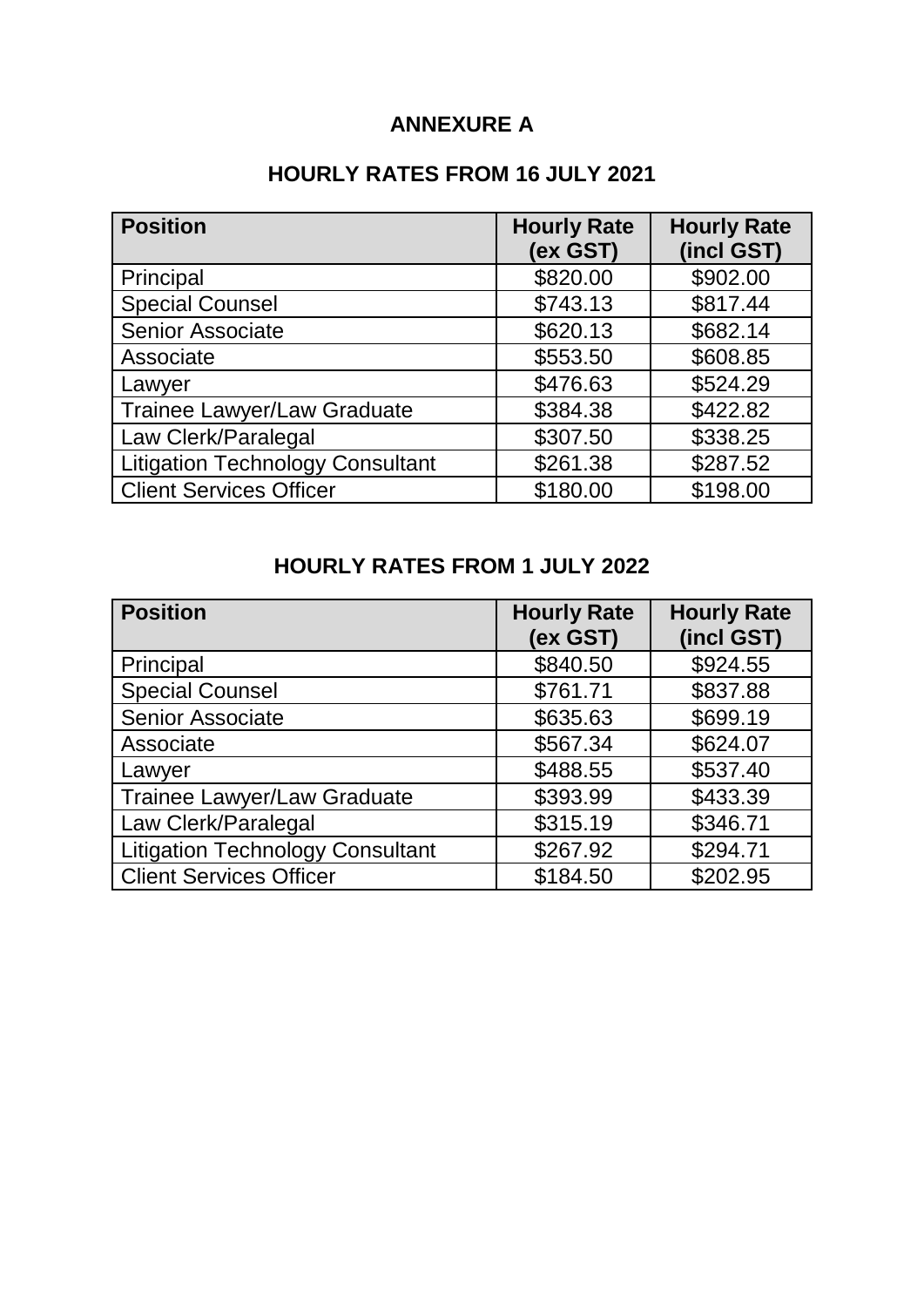## **ANNEXURE B**

#### **PRIVACY STATEMENT**

Maurice Blackburn respects your privacy and is committed to protecting your personal information. This Policy outlines our obligations in managing personal information about our clients, potential clients, contractors and others. We are bound by the Australian Privacy Principles contained in the *Privacy Act 1988* (Cth).

#### **Personal information we collect and hold**

'Personal information' is information or an opinion about an identified individual, or an individual who is reasonably identifiable, whether true or not, and whether recorded in a material form or not.

In general, the type of personal information we collect and hold includes (but is not limited to): names, birth dates, addresses, contact details, occupations, medical history and treatment, memberships and associations, financial and tax records, family situations and other information which assists us in conducting our business, providing and marketing our services and meeting our legal obligations.

Some personal information which we collect is 'sensitive information'. Sensitive information includes information about a person's racial or ethnic origin, political affiliation, religious affiliation, mental health, disability, trade union or other professional or trade association membership, sexual preferences and criminal record, and other health information.

Personal information is generally collected and held about clients, associates and potential clients, suppliers and their employees, and prospective employees, employees and contractors.

#### **How we collect and hold personal information**

We will generally collect personal information by way of forms filled out by people, face-toface meetings, interviews, business cards, telephone conversations and from third parties. We also collect personal information from our web site and the internet, through receiving subscription applications and emails. We also use third parties to analyse traffic at that web site, which may involve the use of cookies. Information collected through such analysis is anonymous.

In some circumstances we may be provided with personal information about an individual from a third party, for example a report provided by a medical professional or a reference from another person.

We hold personal information in secure and confidential files maintained in paper and/or electronic form. Sometimes personal information held by us is securely stored with third party data storage providers. We take all reasonable steps to protect personal information held by us from misuse and loss and from unauthorised access, modification or disclosure, for example by use of physical security and restricted access to electronic records.

The privacy of your information is important to us and we will take reasonable steps to ensure that information about you is not subject to the danger of being lost, destroyed or damaged or of being accessed by unauthorised parties. However we cannot guarantee the security of information about you and do not accept liability if, despite our efforts, loss or damage arises from a failure to maintain privacy.